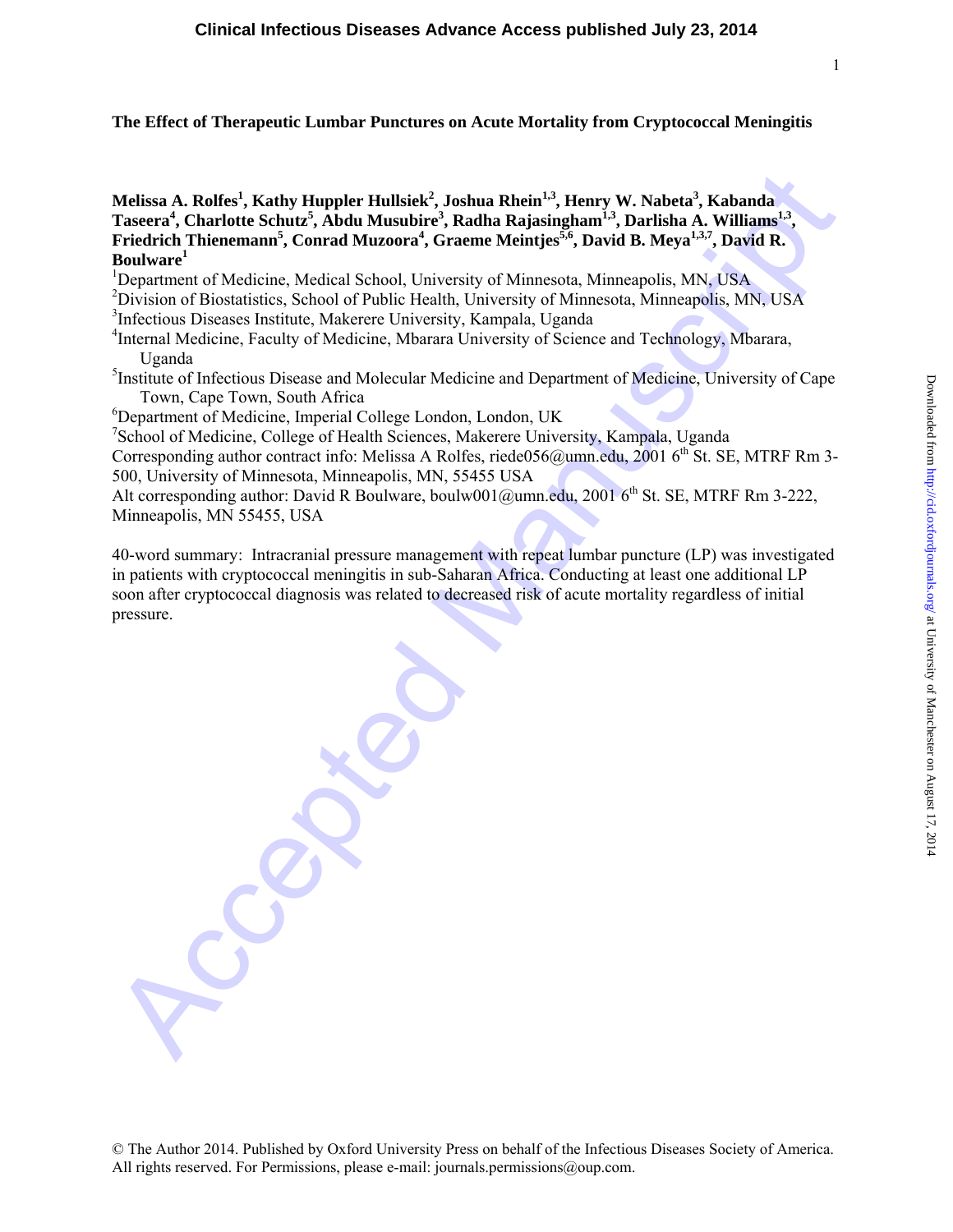## **Abstract**

Africa. Raised intractualal pressure (ICP) is common in cryptococcosis. Prior stadies suggest elevated<br>ICP is associated with mortality, and guidelines recommend frequent lumbar punctures (LPs) to control<br>ICP. However, the **Introduction:** Cryptococcal meningitis is the most common cause of adult meningitis in sub-Saharan Africa. Raised intracranial pressure (ICP) is common in cryptococcosis. Prior studies suggest elevated ICP is associated with mortality, and guidelines recommend frequent lumbar punctures (LPs) to control ICP. However, the magnitude of the impact of LPs on cryptococcal-related mortality is unknown. **Methods:** 248 individuals with HIV-associated cryptococcal meningitis, screened for the Cryptococcal Optimal ART Timing (COAT) trial in Uganda and South Africa, were observed. Individuals received an LP to diagnose meningitis and subsequent therapeutic LPs were recommended for elevated ICP (>250) mmH<sub>2</sub>O) or new symptoms. We compared survival, through 11 days, between individuals receiving at least one therapeutic LP with individuals not receiving therapeutic LPs. The COAT trial randomized subjects at 7-11 days, thus follow-up stopped at time of death, randomization, or 11 days.

**Results:** 75 (30%) individuals had at least one therapeutic LP. Individuals receiving therapeutic LPs had higher cerebrospinal fluid (CSF) opening pressures, higher CSF fungal burdens, and were more likely to have altered mental status at baseline than those with no therapeutic LPs. 31 deaths (18%) occurred among 173 individuals without a therapeutic LP and 5 deaths (7%) among 75 with at least one therapeutic LP. The adjusted relative risk of mortality was 0.31 (95% confidence interval: 0.12-0.82). The association was observed regardless of opening pressure at baseline.

**Conclusions:** Therapeutic LPs were associated with a 69% relative improvement in survival, regardless of initial intracranial pressure. The role of therapeutic LPs should be re-evaluated.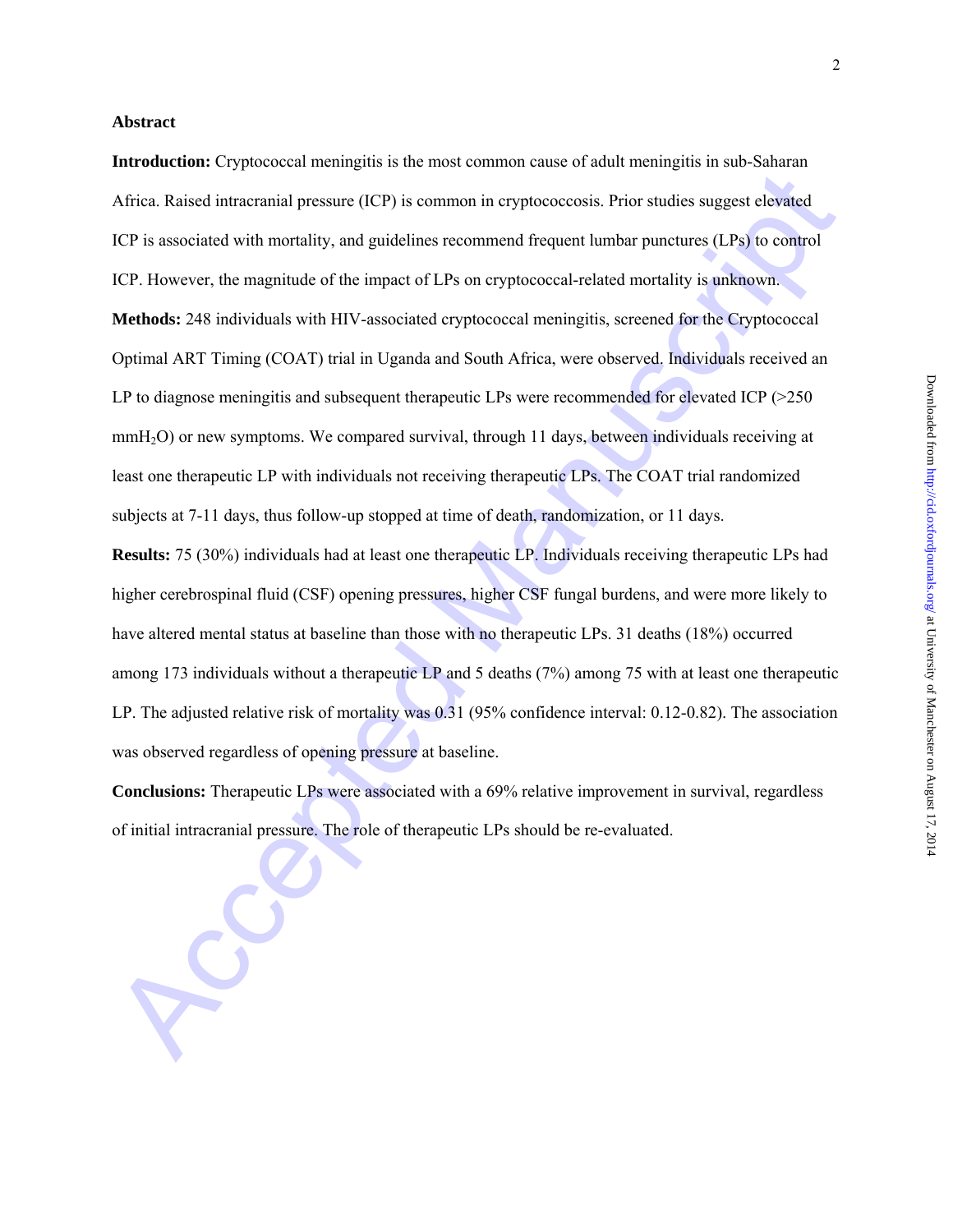### **Introduction**

Despite recognition of the burden and advancements in treatment, acute mortality from HIVassociated cryptococcal meningitis in resource-limited settings remains high with 17-50% mortality within two weeks of diagnosis among individuals in sub-Saharan Africa [1–9]. One complication of cryptococcal meningitis is elevated intracranial pressure (ICP), defined as a CSF opening pressure greater than 250 mmH2O, and prior literature suggests there is higher mortality among cryptococcal patients with raised ICP [10–12].

Despiie recognition of the burden and advancements in treatment, actor motitally from HIV-<br>associated cryptococcal meningitis in resource-limited settings remains high with 17-50<sup>6</sup>s motitality<br>within two weeks of diagnosi Raised ICP is common at the time of diagnosis and frequently leads to changes in mental status, headache, loss of vision and hearing, or death. Aggressive management of ICP is therefore suggested in treatment guidelines for cryptococcal meningitis, including daily therapeutic lumbar punctures (LPs) until pressures and symptoms have normalized [13,14]. With these recommendations, elevated ICP typically resolves over the first two weeks of antifungal therapy. Prior studies have not found an association between baseline opening pressure and 2-week mortality attributed, in part, to aggressive control of ICP with therapeutic LPs [4,15,16]. A recent comparison to historical data also suggested that following a strict schedule of therapeutic LPs may have led to lower 30-day mortality in a hospital in Tanzania [17]. We aimed to add to the current body of literature and estimate the direct effect of therapeutic LPs on acute mortality in a prospective cohort of HIV-infected individuals with cryptococcal meningitis in Uganda and South Africa.

## **Methods**

### **Study Population**

Data from the Cryptococcal Optimal ART Timing (COAT) trial, conducted from November 2010 to April 2012, and an observational cohort of patients with cryptococcal meningitis, from April 2012 through December 2012, were used in this analysis. Ethical approval was granted from the Uganda National Council of Science and Technology, South African Medicines Control Council, and the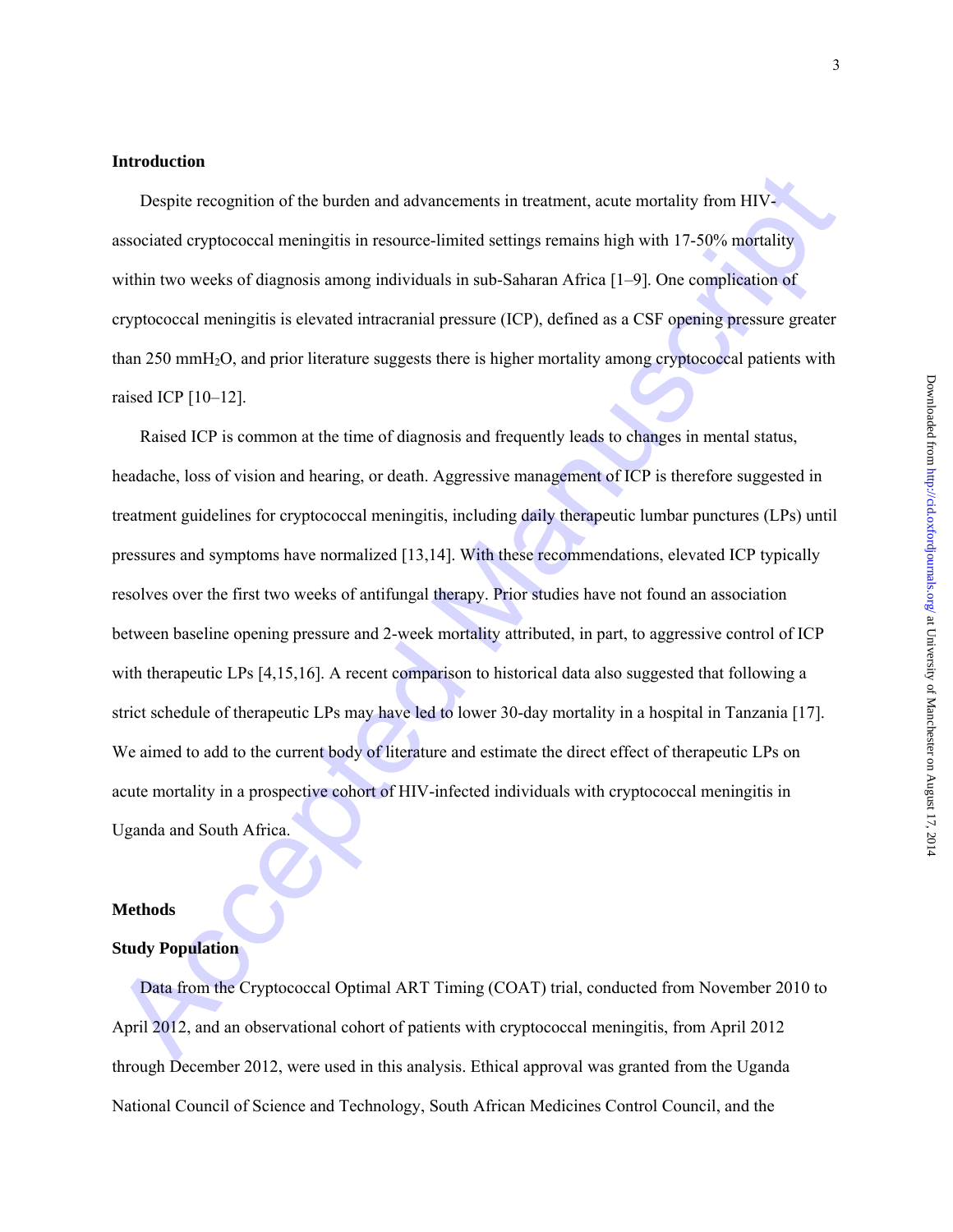Institutional Review Boards at the University of Minnesota, Makerere University, University of Cape Town, and Mbarara University of Science and Technology.

The COAT trial was a randomized clinical strategy trial of early ART initiation (one week after<br>expyrococcal meningitis diagnosis) compared to deferred ART initiation (five weeks after capprococcal<br>meningitis diagnosis; ww The COAT trial was a randomized clinical strategy trial of early ART initiation (one week after cryptococcal meningitis diagnosis) compared to deferred ART initiation (five weeks after cryptococcal meningitis diagnosis; www.clinicaltrials.gov: NCT01075152). Individuals with suspected meningitis were recruited from three sites: Mulago National Referral Hospital in Kampala, Uganda; Mbarara National Referral Hospital in Mbarara, Uganda; and GF Jooste Hospital in Cape Town, South Africa. Individuals participating in COAT were randomized within 7-11 days of cryptococcal treatment initiation. Observational cohort recruitment occurred at Mulago Hospital after enrollment in the COAT trial ended. Individuals in the observational cohort received identical care to COAT participants, but with deferred ART initiation.

HIV-infected, ART-naive individuals were eligible for enrollment into the trial or cohort if they were at least 18 years old, provided written informed consent, had cryptococcal meningitis documented by CSF culture or cryptococcal antigen test, and were receiving amphotericin-based treatment. Individuals on antifungal therapy for more than one week or with a prior episode of cryptococcal meningitis were excluded. Antifungal induction treatment included two weeks of amphotericin B deoxycholate (0.7-1.0 mg/kg/day) plus fluconazole (800 mg/day). Baseline clinical and laboratory features were collected at the time of cryptococcal meningitis diagnosis.

For this analysis, follow-up time began the day after diagnosis of cryptococcal meningitis in order to allow individuals the opportunity for a therapeutic LP. For individuals screened for the COAT trial, observation ended at the time of death or at randomization (7-11 days after starting treatment for cryptococcal meningitis) because the COAT protocol indicated a scheduled LP be performed at randomization and at 14 days. The median time of COAT randomization was 8 days from the start of antifungal therapy. For individuals in the observational cohort, observation ended at the time of death or after 11 days of follow-up.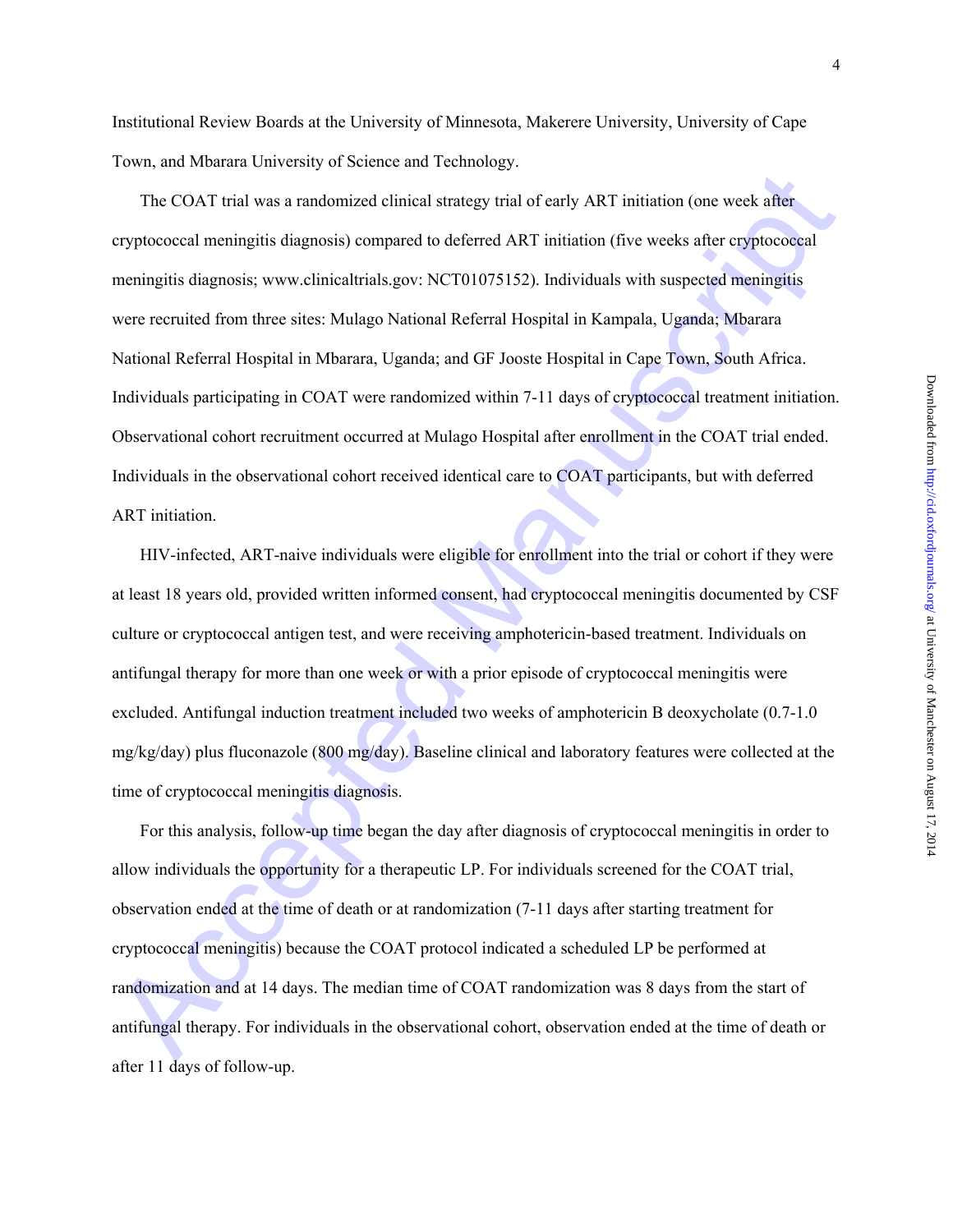## **Lumbar Punctures and CSF Parameters**

Therapeutic LPs after the diagnostic LP were recommended for those with baseline CSF opening pressure greater than 250 mmH2O or symptoms of raised pressure [14]. Participants could receive multiple therapeutic LPs at the discretion of the attending clinician; however, in this analysis, exposure was defined as receiving at least one therapeutic LP. Written informed consent was provided for the initial diagnostic LP, and verbal consent was required before all subsequent therapeutic LPs. Participants or their surrogate had the right to refuse therapeutic LPs. The amount of CSF removed during an LP was recorded, and CSF opening and closing pressures were measured whenever the study team performed the LP.

## **Statistical Analysis**

pressure greater than 250 mmH<sub>L</sub>O or symptoms of raised pressure [14]. Participants could receive<br>multiple therapeutic LPs at the disorction of the attending clinician, however, in this analysis, exposure<br>was defined as r Because exposure status was not known at the start of observation, receipt of therapeutic LPs was included as a time-varying exposure in analysis. Individuals contributed person-time to the 'no therapeutic LP' group after their diagnostic LP and until they received a therapeutic LP, died, or were censored (at COAT trial randomization or a maximum of 11 days of follow-up). Once a therapeutic LP was performed, individuals contributed person-time to the 'therapeutic LP' group. Crude mortality rates were calculated for person-time before a therapeutic LP as well as for person-time after the first therapeutic LP. Differences in baseline factors by eventual LP and vital status were compared using Chisquare and Wilcoxon rank-sum tests.

The outcome of interest was all-cause mortality within 11 days of follow-up. Time to death was modeled with a pooled Poisson regression model. Inverse probability weights were used to control for confounding (see **Appendix**). The relative risk of mortality was estimated, comparing the 'therapeutic LP' group with the 'no therapeutic LP' group [18,19].

Possible confounders were considered among baseline characteristics associated with exposure, known to be related to acute mortality, and that changed the estimated relative risk by more than 10% after adjustment. Linear, non-linear, and categorical forms of continuous variables were considered.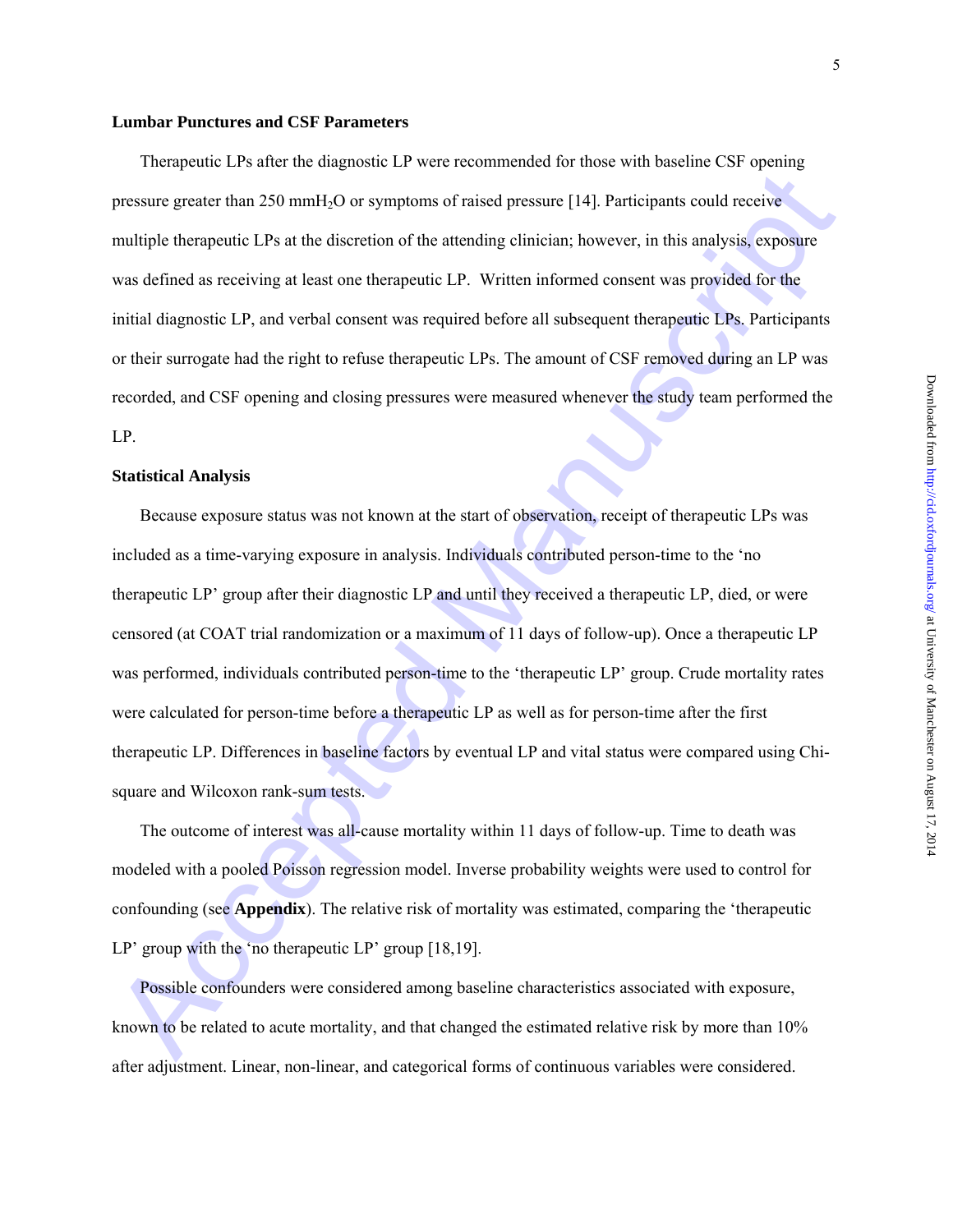Linear terms were chosen for all variables except Glasgow Coma Scale (GCS) scores, which were dichotomized as less than 15 (indicating altered mental status) or 15 for all models.

*P* values less than 0.05 were considered statistically significant. All data analyses were conducted in SAS version 9.3 (SAS Institute, Cary, NC).

### **Missing Data**

*P* values less than 0.05 were considered statistically significant. All data analyses were conducted in<br>SAS version 9.3 (SAS Institute, Cary, NC).<br> **Missing Data**<br>
Multiple imputation was conducted to better estimate the Multiple imputation was conducted to better estimate the effect of therapeutic LPs accounting for missing baseline characteristics (see **Appendix**). The most common missing characteristic was weight (34% missing), due to the inability of critically ill individuals to stand for measurement. Other common missing factors were CSF opening pressure (16% missing) and serum potassium (12% missing). All other variables were missing in less than 10% of the data. Reasons for missing data stemmed from insufficient supplies or specimen volumes and were, thus, assumed to be missing at random [20]; with the exception of weight, which could be related to severity of illness and short-term mortality. Sensitivity analyses considered models with an indicator variable for missing weight but were found not to change the overall conclusions.

## **Results**

#### **Study Population**

Four hundred seventy-four individuals were screened, and 257 were found to have cryptococcal meningitis and were considered for inclusion in this analysis. Nine individuals died or had a therapeutic LP on the same day as diagnosis and were excluded from further analysis, leaving 248 individuals for analysis (**Figure 1**). Included individuals were all HIV-infected and observed for a total of 1,698 persondays (median follow-up 7 days, [IQR: 6-8 days]). The median age of the cohort was 36 years, median duration of headache was 2 weeks before diagnosis, 55% were male, and 29% had altered mental status (GCS *<*15).

Seventy-five (30%) subjects received at least one therapeutic LP after diagnosis. The median baseline ICP at diagnosis was  $269 \text{ mmH}_2\text{O}$  (IQR: 180-373 mmH<sub>2</sub>O) and was significantly higher among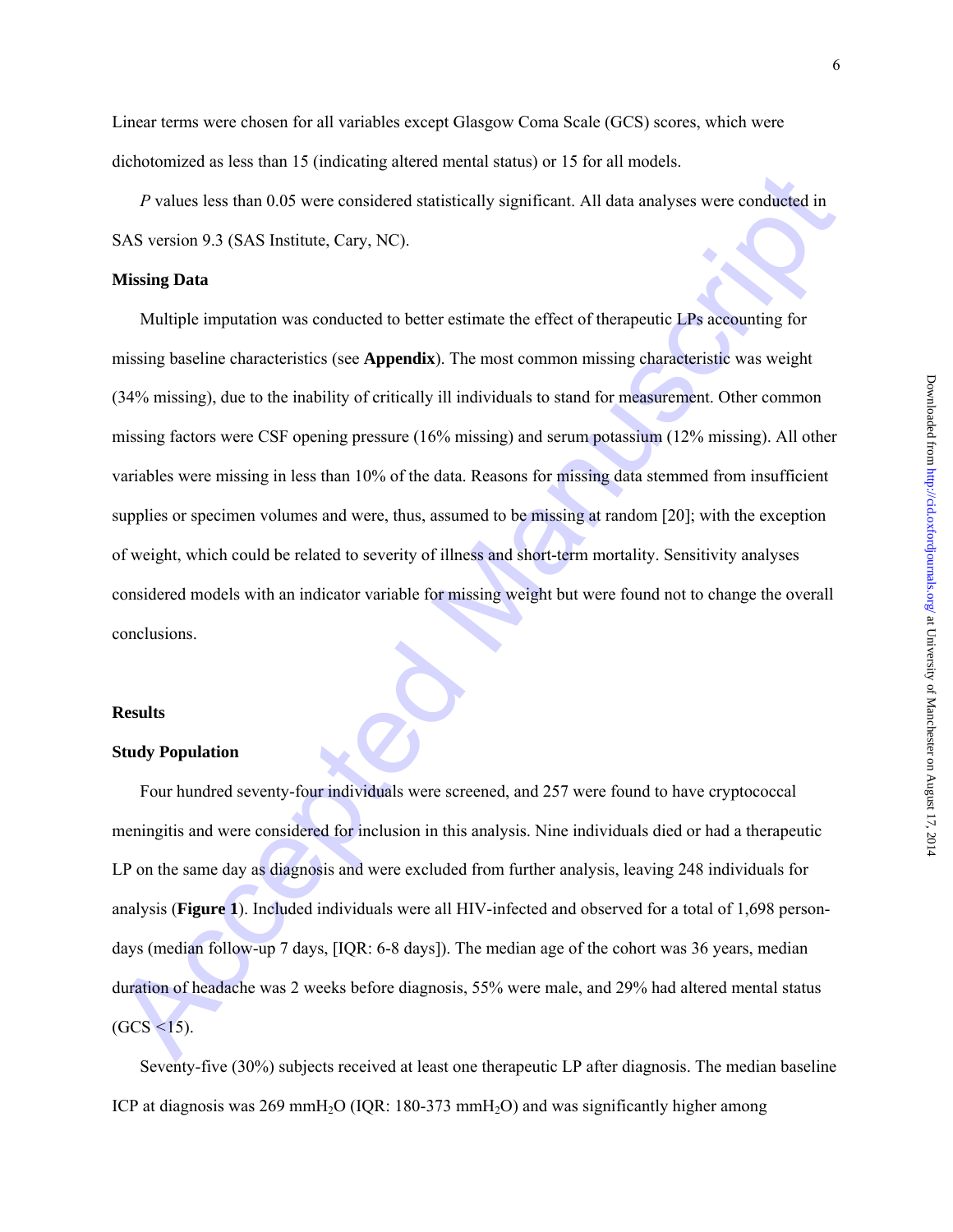individuals who later received a therapeutic LP (**Table 1**). The majority of individuals (80%) receiving a therapeutic LP underwent only one LP during follow-up, although 15 individuals had 2 or more LPs including two individuals who received 7 LPs and one individual who received 8 LPs during the observation period. The median time to first therapeutic LP was 3 days after diagnosis (IQR: 2-4 days; **Figure 2**).

At the first therapeutic LP, the median opening pressure was  $270 \text{ mm}H_2O$  (IQR: 180-401 mmH<sub>2</sub>O) overall, being higher than 250 mmH2O in 58% of persons. At the first therapeutic LP, ICP was higher among those with initially elevated ICP at diagnosis; median opening pressure was 329 mmH2O (IQR: 210-430 mmH<sub>2</sub>O) among those with opening pressure greater than 250 mmH<sub>2</sub>O at diagnosis, and 255 mmH<sub>2</sub>O (IQR: 160-375 mmH<sub>2</sub>O) among those with opening pressure less than 250 mmH<sub>2</sub>O at diagnosis.

The occurrence of therapeutic LPs was slightly different by study site, with LPs occurring more frequently in Kampala and Cape Town (**Table 1**). Those receiving additional LPs had higher CSF fungal burden, higher CSF opening and closing pressures, and more CSF volume was removed during the first diagnostic LP. Other clinical and demographic characteristics were generally similar between the groups.

# **Acute Mortality**

including two individuals who received 7 LPs and one individual who received 8 LPs during the<br>
observation period. The median time to first the<br>acpeute LP was 3 days after diagnosis (IQR, 2-4 days,<br> **Figure 2).**<br>
At the f Thirty-six deaths occurred during observation for an overall mortality rate of 2.1 per 100 person-days (95% CI: 1.5-2.9 per 100 person-days). The median time to death was 4 days (IQR: 2-6 days). Acute mortality was associated with lower weight, missing weight at baseline, lower GCS, greater heart rate, faster respiratory rate, and higher CSF fungal burden at cryptococcal meningitis diagnosis (**Table 2**). The CSF opening pressure, amount of CSF removed, and CSF white blood cell counts at the diagnostic LP were similar between those who died and those surviving through follow-up.

Deaths in the group who received a therapeutic LP occurred later during observation than the deaths among those who did not receive additional LPs (**Figure 3**). Prior to receiving a therapeutic LP, the mortality rate was 2.4 per 100 person-days (95% CI: 1.6-3.3 per 100 person-days) compared to 1.3 per 100 person-days (95% CI: 0.4-3.0 per 100 person-days) after receiving a therapeutic LP. Of those who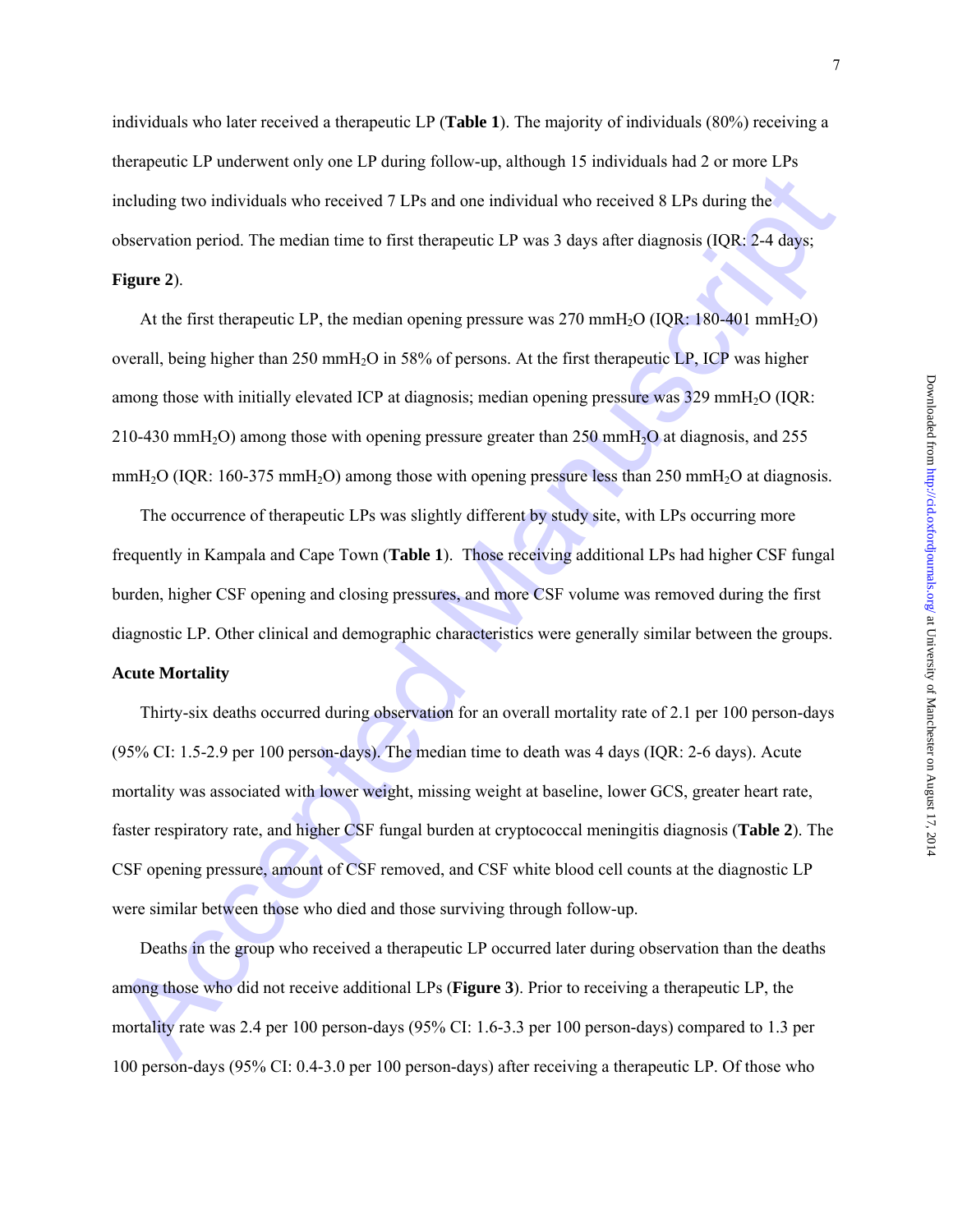received a therapeutic LP and died, all 5 individuals underwent only one additional LP during observation.

### **Multivariable Association**

**Multivariable Association**<br>
The crude, unweighted relative risk (RR) of mortality was 0.5 (95% CI: 0.2, 1.4), comparing those<br>
with at least one compared to those with an therapeutic LP (Table 3). Adjustment for heart rat The crude, unweighted relative risk (RR) of mortality was 0.5 (95% CI: 0.2, 1.4), comparing those with at least one compared to those with no therapeutic LP (**Table 3**). Adjustment for heart rate, CSF fungal burden, and an indicator for low GCS into the weighted model resulted in more extreme relative risks (adjusted models 1-3). After adjusting for heart rate, CSF fungal burden, and GCS (adjusted model 3), the average effect of therapeutic LPs was to reduce the risk of mortality by 69% (95% CI: 18-88%). Additional adjustment for CSF opening pressure did not result in measureable changes in the relative risk (0.31; 95% CI: 0.10-0.96). Adjustment for baseline CSF closing pressure and weight did not alter the estimated effect.

# **Opening Pressure Subgroups**

Exploratory analysis was conducted to assess whether the effect of therapeutic LPs differed by baseline CSF opening pressure. The frequency of therapeutic LPs was higher in the subgroup with high baseline pressures than in those with lower pressures (**Table 4**); however, there was little evidence of heterogeneity of the relative risk estimates, suggesting that the effect of therapeutic LPs on acute mortality did not differ by baseline opening pressure.

Forty individuals did not have CSF opening pressure measured at the time of diagnosis, primarily because non-study staff conducted the initial LP without the use of a manometer. Baseline characteristics were similar among those who did and did not have opening pressure measured (results not shown), except that a greater amount of CSF was removed during the diagnostic LP in those with measured opening pressure (median 8 mL removed in those without manometer measurement [IQR: 5-15 mL] versus 16 mL in those with measurements [IQR: 10-25 mL], *P*<.001). Of those with missing opening pressure data, 15% of individuals received therapeutic LPs during follow-up. Overall, mortality was highest among those without pressure measurements (23%) compared to individuals with measured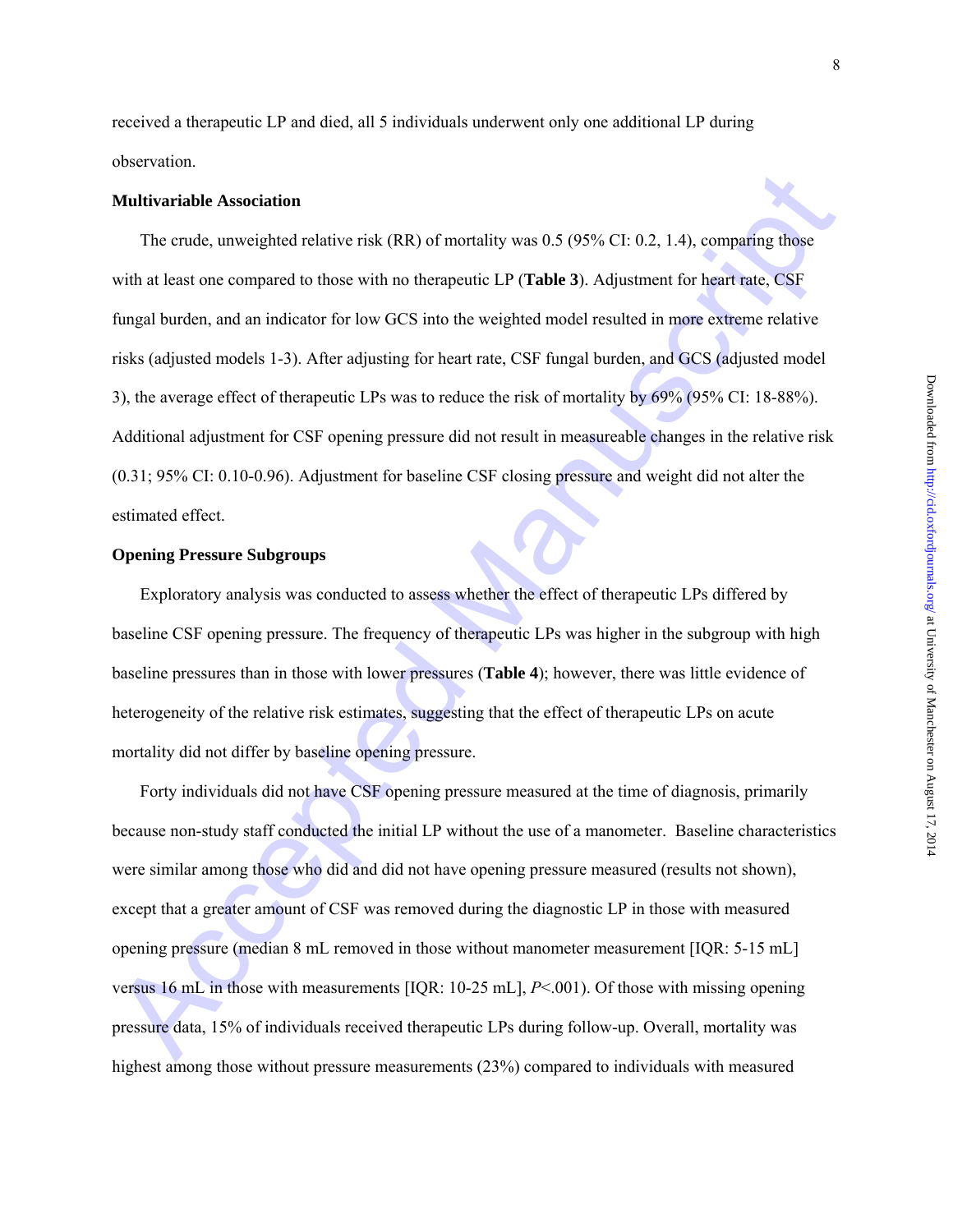pressures (13%). The sample size was too small to draw definitive conclusions on the effect of therapeutic LPs on mortality in those without measured CSF opening pressure.

## **Discussion**

In this study, 30% of patients with HIV-associated cryptococcal meningitis received at least one therapeutic LP, and, overall, 15% died within 11 days of follow-up. The majority of those who died (85%) did not have a therapeutic LP during observation. After adjustment for potential confounding, a 69% relative survival benefit was observed after receiving a therapeutic LP.

**Discussion**<br>In this study, 30% of patients with HIV-associated oryptoeocoal meningitis received at least one<br>therapeutic LP, and, overall, 15% died within 11 days of follow-up. The majority of those who died<br>(85%) did not Raised intracranial pressure is common in cryptococcal meningitis, occurring in over 60% of patients in sub-Saharan Africa [5,15,17], thus these findings may have a large impact on recovery from cryptococcal meningitis. Prior data suggest ICP can build up over time and any rise may initially be asymptomatic [11,15]. Therefore, reducing CSF volume before ICP has increased to symptomatic or detrimental levels may provide one possible explanation for improved survival after a therapeutic LP. In AIDS-related cryptococcosis, increased pressure primarily results from blockage of CSF drainage in the arachnoid villi and granulations by masses of cryptococcal cells or shed polysaccharide, inflammation, or a combination of these factors [11,21–23]. Several studies detail a possible link between raised ICP and short-term mortality after cryptococcosis [11,12,15,21]; however, no prior direct estimates exist of the effect of ICP management with therapeutic LPs on mortality. The evidence from this analysis provides a direct estimate of a survival benefit with therapeutic LPs and strongly supports the current treatment guidelines, which stress the importance of ICP management in cryptococcal meningitis.

The effect of therapeutic LPs did not appear to be relegated to only those with high baseline opening pressures, suggesting that all cryptococcal patients – regardless of initial opening pressure – may benefit from therapeutic LPs. However, as this subgroup analysis was small and likely underpowered, further studies of therapeutic LPs are needed to understand whether all patients would experience a survival benefit with therapeutic LPs during antifungal treatment.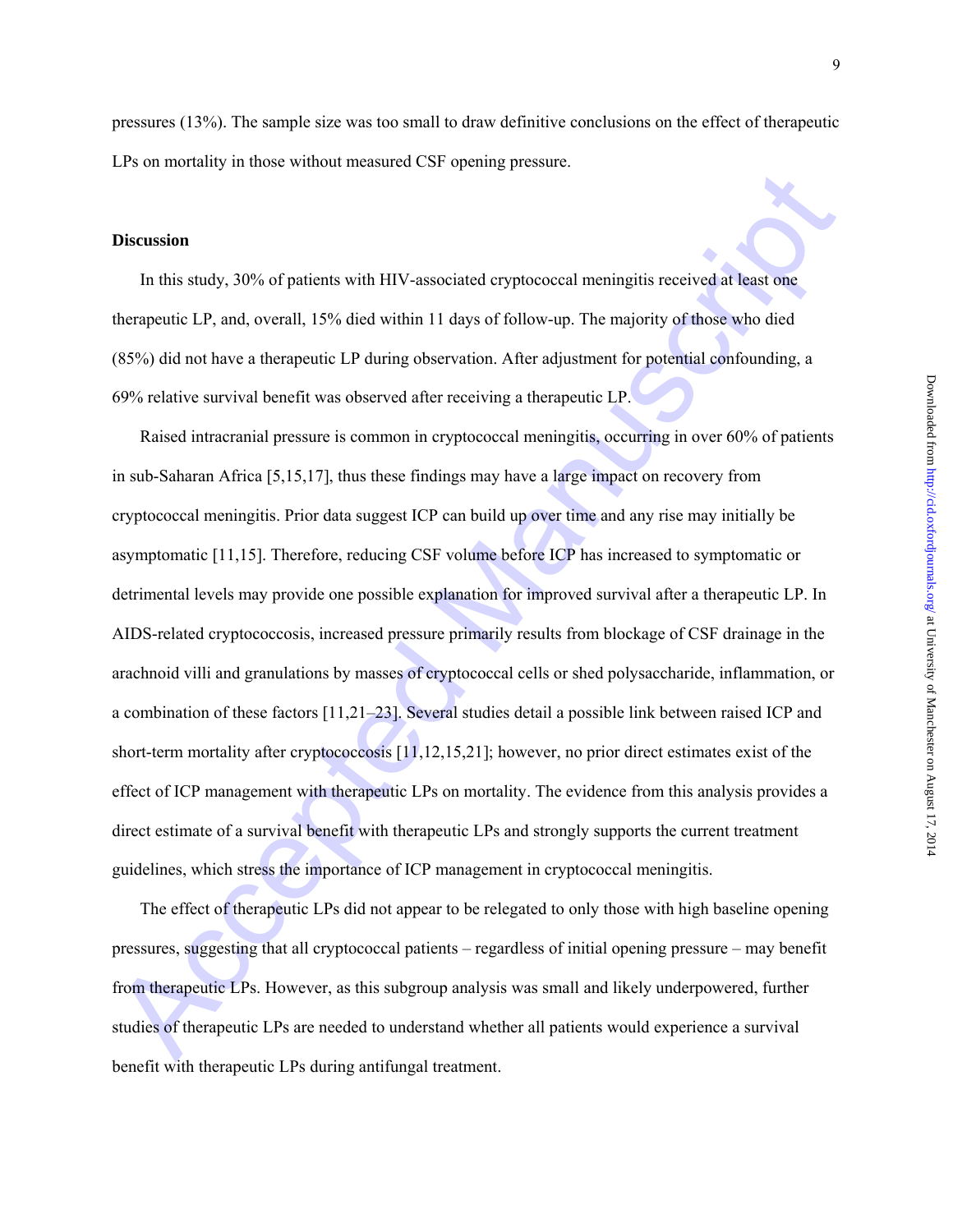Another important finding was that less CSF volume was removed during LPs in which the opening pressure was not measured. Additionally, patients in whom the opening pressure was not measured during the diagnostic LP were less likely to receive therapeutic LPs in follow-up. Among other differences that may exist for those without measured pressure, it is possible that the initial volume removed was insufficient to normalize pressure, partly explaining the increased mortality rate in this subgroup. Unfortunately, most patients throughout the world do not have the baseline CSF pressure measured because of limited awareness of the importance of measuring CSF opening pressure [24] or lack of access to manometers for accurate measurement [15,25].

The diagnostic LP were less likely to receive the<br>rapeatic LPs were less likely to receive therapeatic LPs in follow-up. A<br>mong other differences that may exist for those without measured pressure, it is possible that the There is good evidence that intravenous tubing sets assembled to spinal needles coupled with a meter measuring stick are an accurate alternative to manometers to measure CSF opening pressure [17]; however, in the absence of a manometer or pressure measurement, the optimal timing and volume of CSF removed during repeat LPs is unclear. Recommendations are to initially remove 20 mL of CSF during the diagnostic LP and repeat therapeutic LPs daily, if needed based on symptoms [26]. One problem with this recommendation is that typically the *Cryptococcus* diagnosis is made after the initial diagnostic LP is complete and the opportunity is missed to quickly remove greater volumes of CSF and reduce ICP. Our group in Uganda routinely pre-screens HIV-infected patients with subacute/chronic meningitis with the cryptococcal antigen lateral flow assay (Immy, Inc. Norman, Oklahoma) using fingerstick specimens or whole blood/plasma specimens at the bedside during the informed consent process prior to the lumbar puncture. For patients with a positive cryptococcal antigen, a manometer can be prioritized for use and ICP can be normalized during the first LP a patient receives. Furthermore, an inability to control ICP may be unavoidable using a strategy based on reported symptoms, which, when compounded by the time demands of repeat LPs, make repeat therapeutic LPs inconsistent and infrequent, as our data suggest.

A limitation to our analysis is the potential for unmeasured confounding, as data on the daily clinical status of patients was unavailable for analysis, particularly prior to COAT trial randomization. Characteristics such as worsening headache or declines in mental status may have occurred more among individuals who died quickly. If these symptoms were also more common among those who did not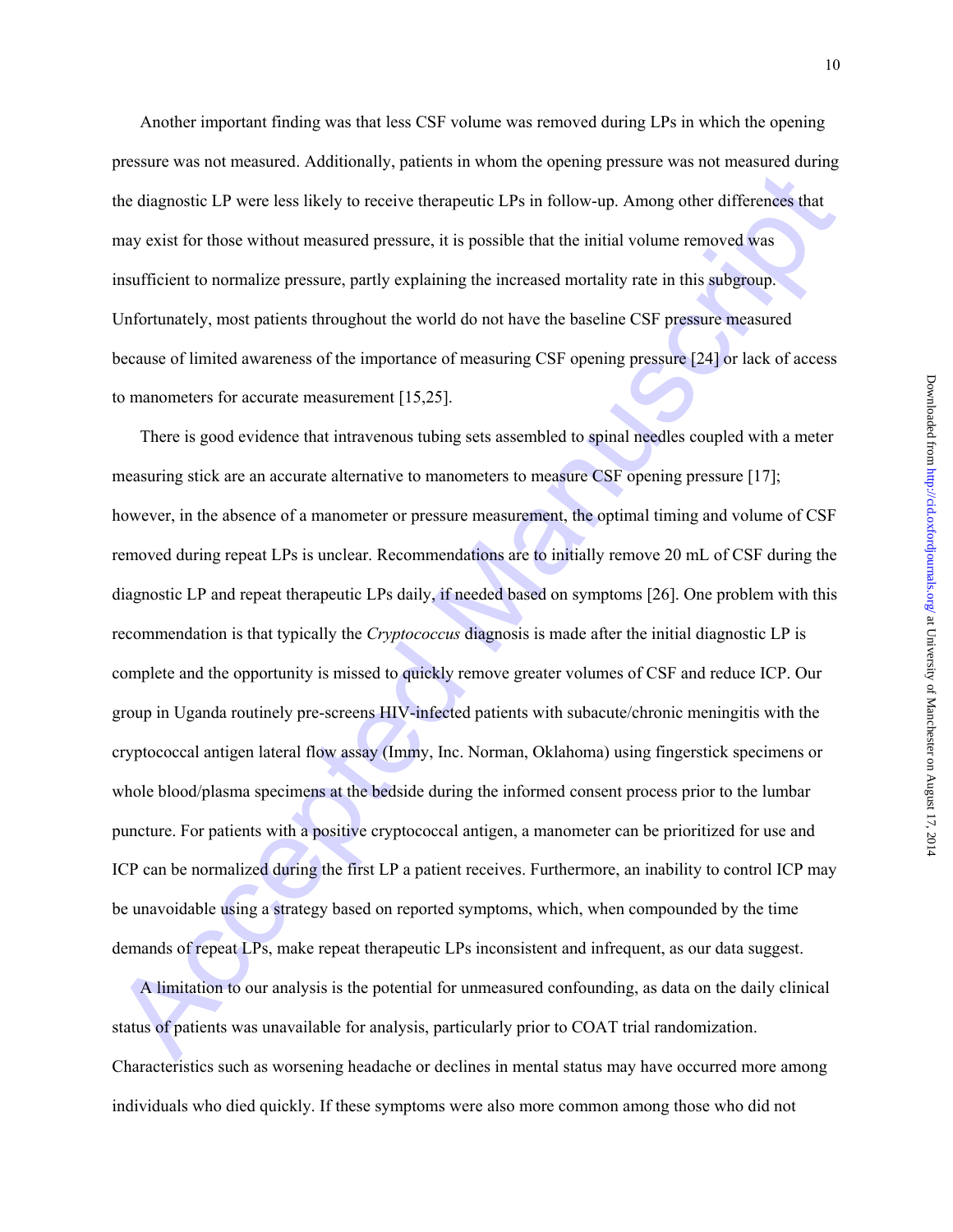Downloaded from http://cid.oxfordjournals.org/ at University of Manchester on August 17, 2014 Downloaded from <http://cid.oxfordjournals.org/> at University of Manchester on August 17, 2014

receive an LP – perhaps because the patient or his/her attendant declined an LP, then uncontrolled confounding may be present. Although it is unknown whether such confounding exists, it is reasonable to assume that LPs were uniformly considered and recommended, because the same clinician attended to patients within a site. This uniformity reduces the potential for confounding. One approach to assess for residual confounding was to evaluate the effect of therapeutic LPs stratified by baseline opening pressure, a strong indicator for undergoing additional LPs. The mortality trend was similar by baseline pressure strata providing some reassurance against residual confounding.

assume that LPs were uniformly considered and recommended, because the same clinician attended to<br>patients within a site. This uniformly considered and recommended, because the same clinician attended to<br>patients within a Further investigation of therapeutic LPs during cryptococcal meningitis therapy is warranted to see if the beneficial effect is uniformly experienced in different settings and to better understand the role of multiple therapeutic LPs. In our cohort therapeutic LPs were considered based on baseline CSF opening pressure and symptoms of raised ICP while other studies have used a systematic approach when conducting scheduled therapeutic LPs for phase II trials to document the early fungicidal activity. These studies with scheduled LPs have failed to find associations between raised baseline ICP and increased mortality [4,15]. Future trials should examine whether survival differs between a strategy to perform therapeutic LPs based on CSF opening pressures greater than 250 mmH2O versus a strategy using a predefined schedule of lumbar punctures (e.g. on days 1, 3, 7, and 14) for all patients.

In conclusion, our analysis supports the call for continued vigilance on ICP management during the window of high mortality shortly after diagnosis with HIV-associated cryptococcal meningitis, including improved access to manometers to monitor CSF pressures and the use of therapeutic LPs to reduce CSF pressure during antifungal therapy.

## **Words = 2922**

**Acknowledgements:** We thank Drs. Claudia Munoz-Zanzi, Alan Lifson, and James Neaton for their comments. We thank support from Drs. Trinh Ly, Chris Lambros, Karen Reese, and Neal Wetherall. We thank institutional support from Drs. Paul Bohjanen, Andrew Kambugu, Alex Coutinho, and Aaron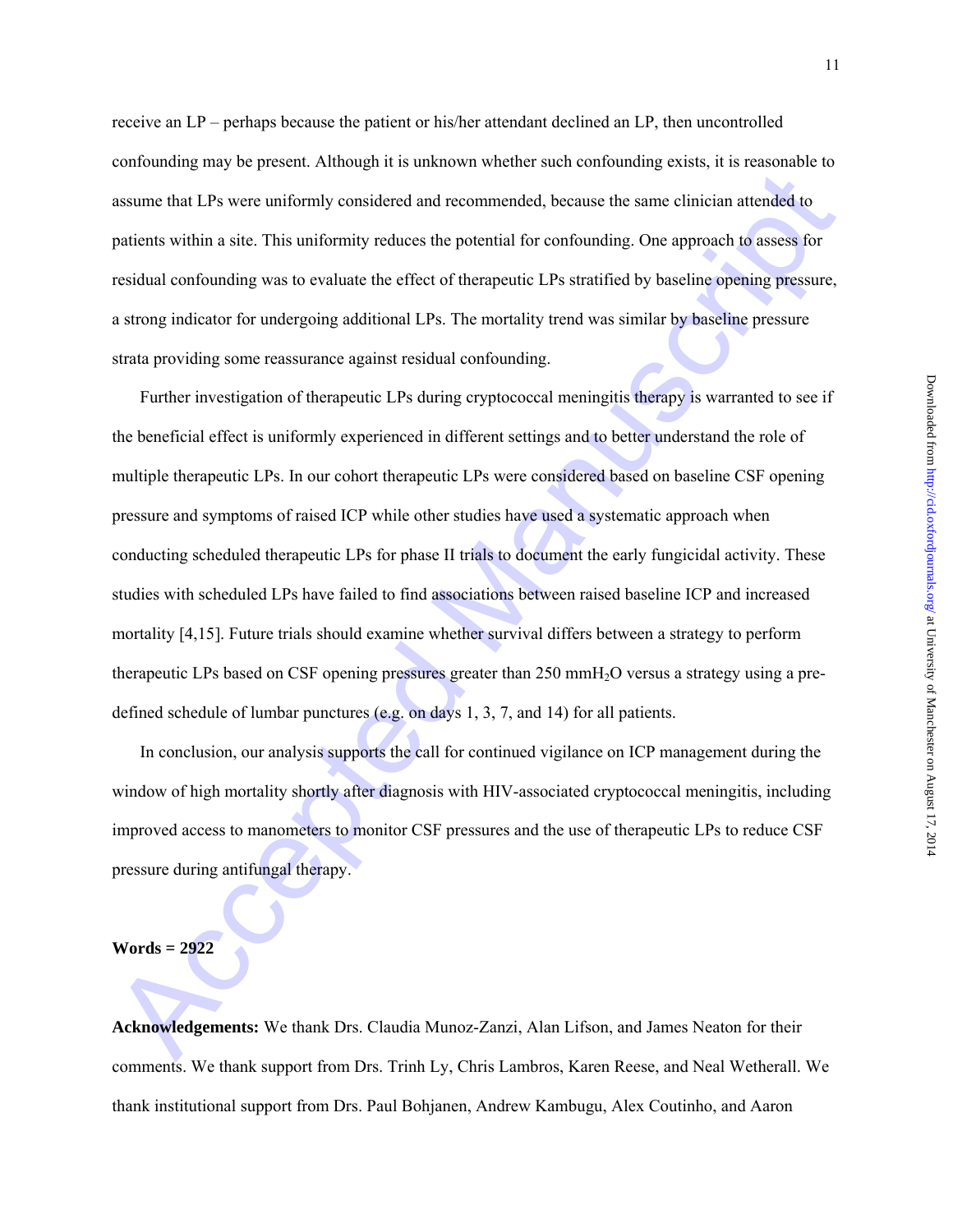Friedman, and the IDI DataFax team of Mariam Namawejje and Mark Ssennono for data management

with support from the NIAID Office of Cyberinfrastructure and Computational Biology (OCICB), Kevin

Newell, and Dr. Steven Reynolds.

**Funding** Financial support for this research was provided by the National Institute of Allergy and

Infectious Diseases (U01AI089244; R21NS065713; K23AI073192; T32AI055433) and Wellcome Trust

(081667, 098316 to GM).

**Disclosures** The authors have no other reported conflicts of interest

# **References**

- 1. Brouwer AE, Rajanuwong A, Chierakul W, et al. Combination antifungal therapies for HIV-associated cryptococcal meningitis: a randomised trial. Lancet **2004**; 363:1764–1767.
- 2. Heyderman RS, Gangaidzo IT, Hakim JG, et al. Cryptococcal meningitis in human immunodeficiency virusinfected patients in Harare, Zimbabwe. Clin. Infect. Dis. **1998**; 26:284–289.
- Newell, and Dr. Steven Reynolds.<br> **Evaluation** Transicial support for this research was provided by the National Institute of Allergy and<br>
Infectious Diseases (U01A1089244; R21N5065713; R22A1073192; T22A1055423) and Wellc 3. Jarvis JN, Meintjes G, Williams Z, Rebe K, Harrison TS. Symptomatic relapse of HIV-associated cryptococcal meningitis in South Africa: the role of inadequate secondary prophylaxis. South African Med. J. **2010**; 100:378–382.
- 4. Jarvis JN, Bicanic T, Loyse A, et al. Determinants of Mortality in a Combined Cohort of 501 Patients With HIV-Associated Cryptococcal Meningitis: Implications for Improving Outcomes. Clin. Infect. Dis. **2013**; :1–10.
- 5. Kambugu A, Meya DB, Rhein J, et al. Outcomes of cryptococcal meningitis in Uganda before and after the availability of highly active antiretroviral therapy. Clin. Infect. Dis. **2008**; 46:1694–1701.
- 6. Kisenge PR, Hawkins AT, Maro VP, et al. Low CD4 count plus coma predicts cryptococcal meningitis in Tanzania. BMC Infect. Dis. **2007**; 7:39.
- 7. Loyse A, Wilson D, Meintjes G, et al. Comparison of the early fungicidal activity of high-dose fluconazole, voriconazole, and flucytosine as second-line drugs given in combination with amphotericin B for the treatment of HIV-associated cryptococcal meningitis. Clin. Infect. Dis. **2012**; 54:121–128.
- 8. McCarthy KM, Morgan J, Wannemuehler KA, et al. Population-based surveillance for cryptococcosis in an antiretroviral-naive South African province with a high HIV seroprevalence. AIDS **2006**; 20:2199–2206.
- 9. Mwaba P, Mwansa J, Chintu C, et al. Clinical presentation, natural history, and cumulative death rates of 230 adults with primary cryptococcal meningitis in Zambian AIDS patients treated under local conditions. Postgrad. Med. J. **2001**; 77:769–773.
- 10. Van Der Horst C, Saag M, Cloud G, et al. Treatment of Cryptococcal Meningitis Associated with the Acquired Immunodeficiency Syndrome. N. Engl. J. Med. **1997**; 337:15–21.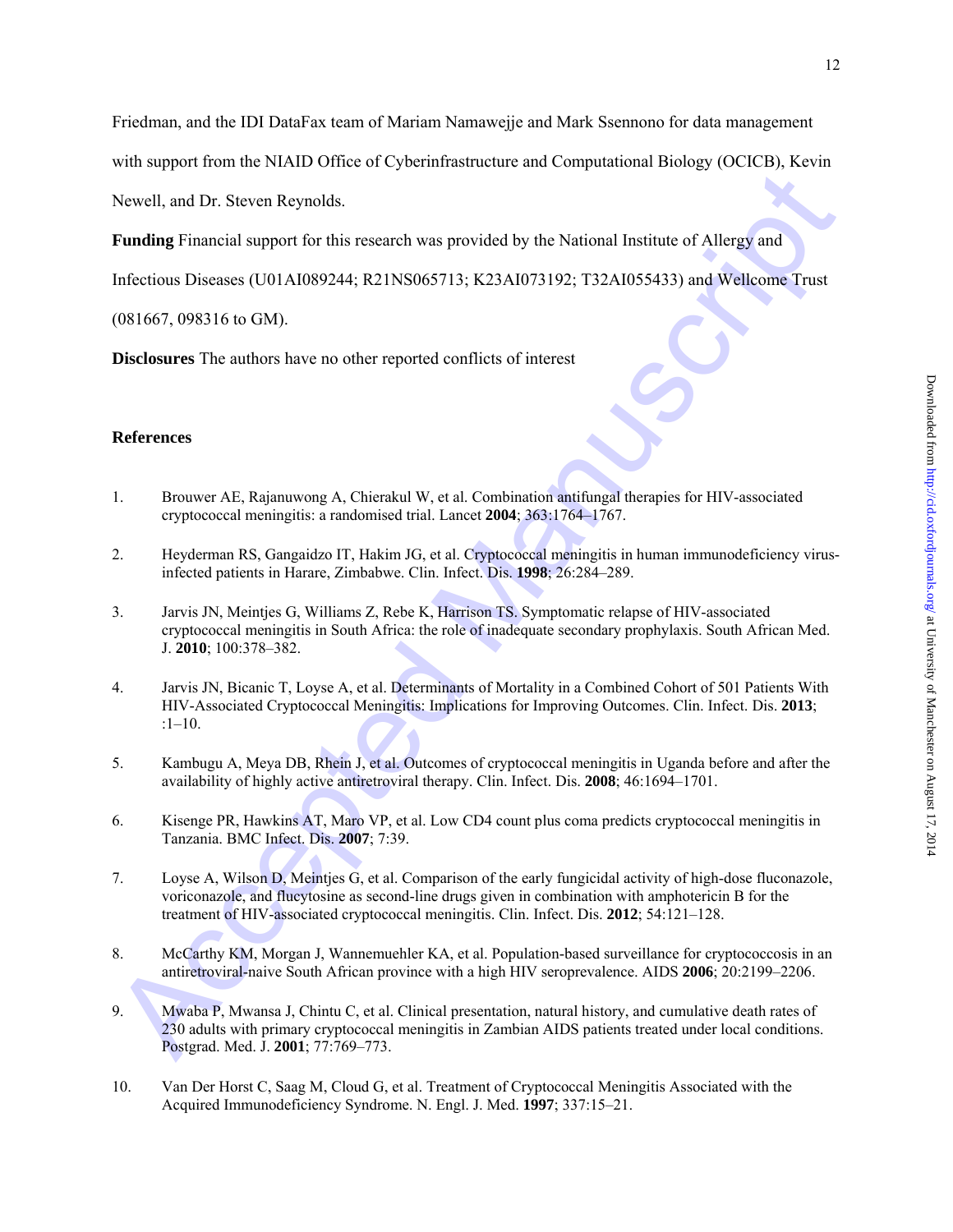- 11. Graybill JR, Sobel J, Saag M, et al. Diagnosis and management of increased intracranial pressure in patients with AIDS and cryptococcal meningitis. The NIAID Mycoses Study Group and AIDS Cooperative Treatment Groups. Clin. Infect. Dis. **2000**; 30:47–54.
- 12. Fessler R, Sobel J, Guyot L, et al. Management of Elevated Intracranial Pressure in Patients with Cryptococcal Meningitis. J. Acquir. Immune Defic. Syndr. **1998**; 17:137–142.
- 13. World Health Organization. Rapid advice: Diagnosis , Prevention and Management of Cryptococcal disease in HIV-infected adult, adolescents and children. Geneva: 2011.
- 14. Perfect JR, Dismukes WE, Dromer F, et al. Clinical practice guidelines for the management of cryptococcal disease: 2010 update by the Infectious Diseases Society of America. Clin. Infect. Dis. **2010**; 50:291–322.
- 22 Fessler R. Sobel J, Guyot L. et al. Management of Elevated Intractmini Pressure in Patients with<br>
Cryplacectal Meningitis. J. Acquir, Immune Diefic Synd: 1998, 17:137-142.<br>
23 World Health Organizations Rapids alternat 15. Bicanic T, Brouwer AE, Meintjes G, et al. Relationship of cerebrospinal fluid pressure, fungal burden and outcome in patients with cryptococcal meningitis undergoing serial lumbar punctures. AIDS **2009**; 23:701– 706.
- 16. Schaars CF, Meintjes GA, Morroni C, Post FA, Maartens G. Outcome of AIDS-associated cryptococcal meningitis initially treated with 200 mg/day or 400 mg/day of fluconazole. BMC Infect. Dis. **2006**; 6:118.
- 17. Meda J, Kalluvya S, Downs JA, et al. Cryptococcal Meningitis Management in Tanzania with Strict Schedule of Serial Lumber Punctures using Intravenous Tubing Sets: an Operational Research Study. J. Acquir. Immune Defic. Syndr. Hum. Retrovirology **2014**; :Publish Ahead of Print.
- 18. Zou G. A Modified Poisson Regression Approach to Prospective Studies with Binary Data. Am. J. Epidemiol. **2004**; 159:702–706.
- 19. Spiegelman D, Hertzmark E. Easy SAS calculations for risk or prevalence ratios and differences. Am. J. Epidemiol. **2005**; 162:199–200.
- 20. Rothman KJ, Greenland S, Lash TL. Modern Epidemiology. 3rd ed. Wolters Kluwer Health/Lippincott Williams & Wilkins, 2008.
- 21. Denning D, Armstrong R, Lewis B, Stevens D. Elevated Cerebrospinal Fluid Pressures in Patients with Cryptococcal Meningitis and Acquired Immunodeficiency Syndrome. Am. J. Med. **1991**; 91:267–272.
- 22. Loyse A, Wainwright H, Jarvis JN, et al. Histopathology of the arachnoid granulations and brain in HIVassociated cryptococcal meningitis: correlation with cerebrospinal fluid pressure. AIDS **2010**; 24:405–410.
- 23. Lee SC, Dickson DW, Casadevall A. Pathology of cryptococcal meningoencephalitis: analysis of 27 patients with pathogenetic implications. Hum. Pathol. **1996**; 27:839–847.
- 24. Shoham S, Cover C, Donegan N, Fulnecky E, Kumar P. Cryptococcus neoformans meningitis at 2 hospitals in Washington, D.C.: adherence of health care providers to published practice guidelines for the management of cryptococcal disease. Clin. Infect. Dis. **2005**; 40:477–479.
- 25. Harrison TS. The burden of HIV-associated cryptococcal disease. AIDS **2009**; 23:531–2.
- 26. Govender N, Meintjes GA, Bicanic T, et al. Guideline for the prevention, diagnosis and management of cryptococcal meningitis among HIV-infected persons: 2013 update. SAJHIVMED **2013**; 14:76–86.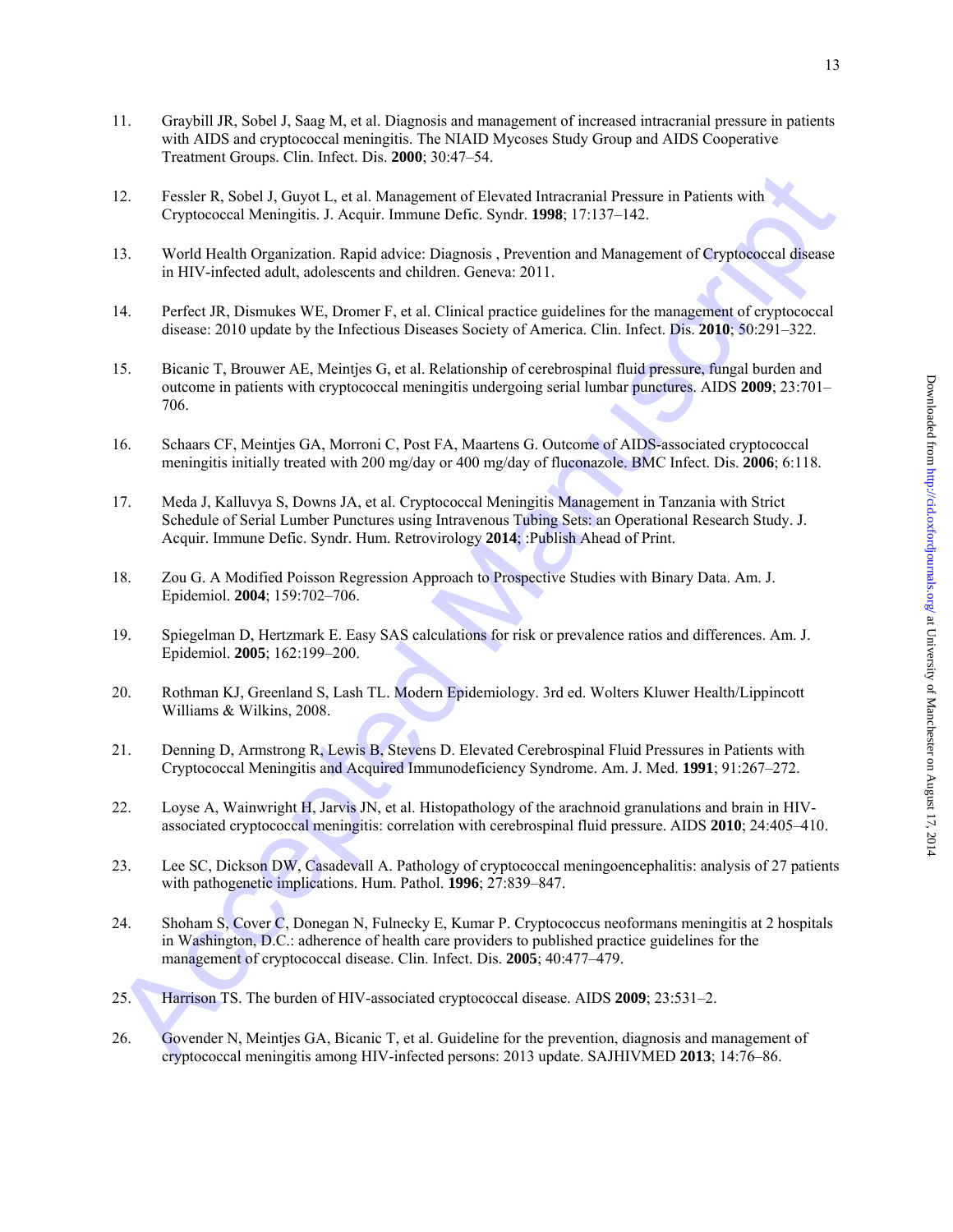**Table 1**: Baseline characteristics and mortality by therapeutic lumbar punctures among HIV-infected individuals with cryptococcal meningitis in South Africa and Uganda.

| individuals with cryptococcal meningitis in South Africa and Uganda.      |                             |                                                                       |                   |                                                             |                     |  |  |
|---------------------------------------------------------------------------|-----------------------------|-----------------------------------------------------------------------|-------------------|-------------------------------------------------------------|---------------------|--|--|
|                                                                           | At least one therapeutic LP |                                                                       | No therapeutic LP |                                                             |                     |  |  |
| N per group<br>Follow-up time (days)                                      | N with data                 | <b>Median [IQR]</b><br>or N $(%)$ <sup>a</sup><br>75 (30%)<br>7[6, 9] | N with data       | <b>Median [IQR]</b><br>or N $(%)^a$<br>173 (70%)<br>7[6, 8] | <b>P-value</b><br>b |  |  |
| Site $^c$<br>Kampala<br>Mbarara<br>Cape Town                              | 75                          | 61 $(34%)$<br>$4(11\%)$<br>10(35%)                                    | 173               | 120(66%)<br>34 (89%)<br>19 (65%)                            | 0.02                |  |  |
| Age (years)<br>Males                                                      | 75<br>75                    | 34 [29, 40]<br>44 (59%)                                               | 173<br>173        | 37 [30, 42]<br>91 (53%)                                     | 0.15<br>0.38        |  |  |
| Weight (kg)                                                               | 43                          | 57 [46, 62]                                                           | 121               | 52 [45, 57]                                                 | $0.08\,$            |  |  |
| Missing weight<br>Headache duration                                       | 75<br>72                    | 32(43%)                                                               | 173<br>169        | 52 (30%)                                                    | 0.05<br>0.56        |  |  |
| $<$ 7 days<br>$7-13$ days                                                 |                             | $8(11\%)$<br>27(38%)                                                  |                   | 18 $(11%)$<br>50 (30%)                                      |                     |  |  |
| $14-20$ days<br>$\geq$ 21 days                                            |                             | 16(22%)<br>21(29%)                                                    |                   | 35 $(21%)$<br>66 (39%)                                      |                     |  |  |
| Papilledema                                                               | 71                          | $0(0\%)$                                                              | 163               | 8(5%)                                                       | 0.06                |  |  |
| Karnofsky Score<br>Glasgow Coma Scale < 15                                | 74<br>74                    | 50 [40, 50]<br>26(35%)                                                | 173<br>173        | 50 [40, 60]<br>45 (26%)                                     | 0.16<br>0.15        |  |  |
| Heart rate (per minute)                                                   | 74                          | 76 [66, 90]                                                           | 172               | 81 [72, 97]                                                 | 0.01                |  |  |
| Respiratory rate (per minute)<br>Temperature > $37.5^{\circ}$ C, axillary | 71<br>74                    | 20 [20, 24]<br>$9(12\%)$                                              | 172<br>171        | 22 [20, 24]<br>40 (23%)                                     | 0.4<br>0.04         |  |  |
| <b>Clinical Laboratory Values</b>                                         |                             |                                                                       |                   |                                                             |                     |  |  |
| Hemoglobin $(g/dL)$                                                       | 71                          | $11.5$ [9.4, 13.0]                                                    | 155               | $11.0$ [8.9, 13.0]                                          | 0.41                |  |  |
| Creatinine (mg/dL)<br><b>CSF Parameters</b>                               | 73                          | $0.6$ [0.5, 0.8]                                                      | 160               | $0.7$ [0.6, 0.9]                                            | 0.03                |  |  |
| Opening pressure $(mmH2O)$                                                | 69                          | 346 [220, 440]                                                        | 139               | 248 [150, 338]                                              | < 0.001             |  |  |
| Opening pressure $>250$ mmH <sub>2</sub> O                                | 69                          | 48 (70%)                                                              | 139               | 69 (50%)                                                    | 0.007               |  |  |
| Closing pressure ( $mmH2O$ )<br>Amount of CSF removed (mL)                | 64<br>72                    | 100 [80, 137]<br>19 [12, 27]                                          | 126<br>168        | 90 [60, 120]<br>14 [8, 20]                                  | 0.04<br>< 0.001     |  |  |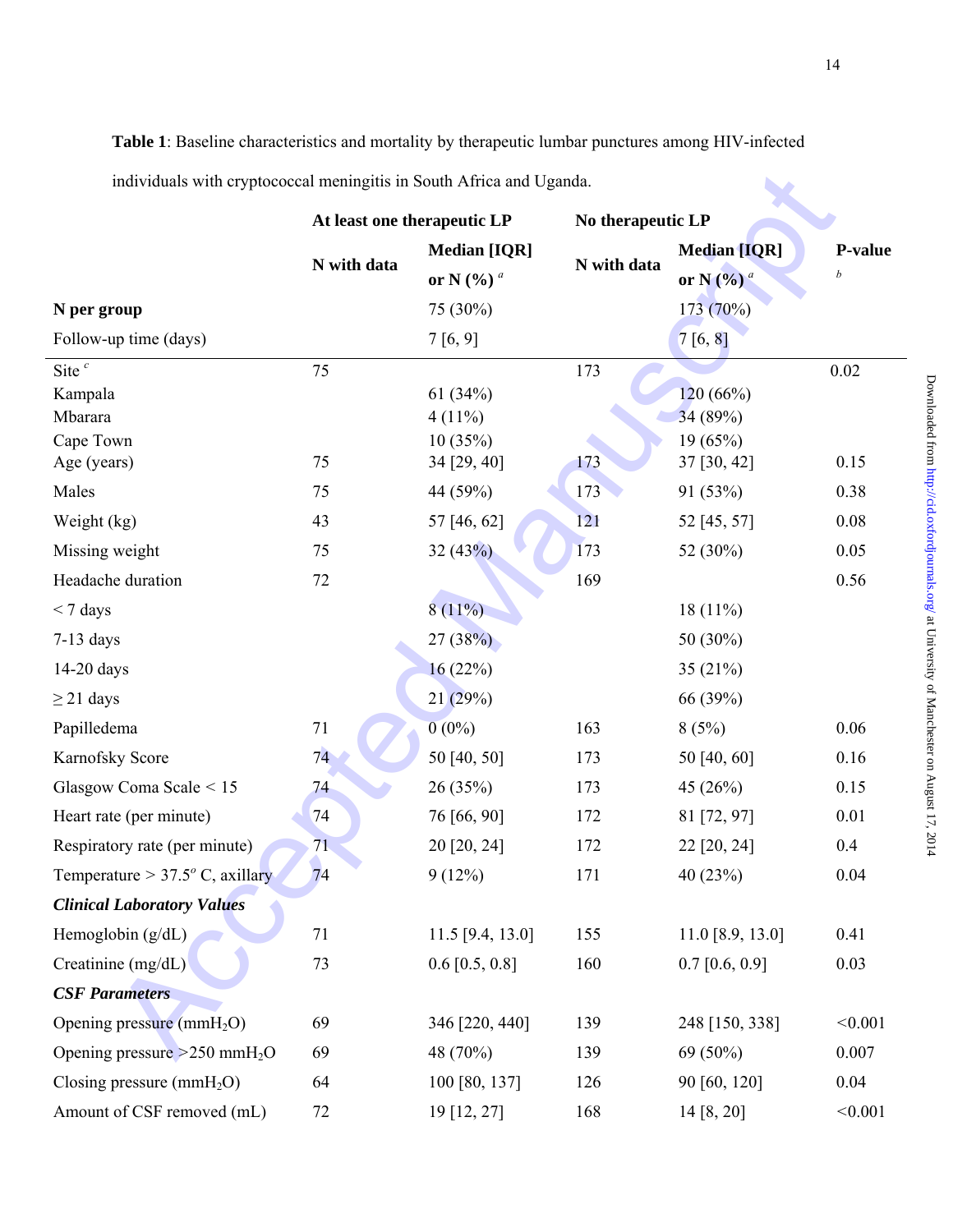| Quantitative cryptococcal CSF                                                                                                                                                                                                                                                                                                                                                                                                                                                                                                                                                                                                                                                                                                                                                                                                              | 75 | 5.3 [4.4, 5.6]                | 159 | $5.0$ [3.9, 5.5]     | 0.03 |
|--------------------------------------------------------------------------------------------------------------------------------------------------------------------------------------------------------------------------------------------------------------------------------------------------------------------------------------------------------------------------------------------------------------------------------------------------------------------------------------------------------------------------------------------------------------------------------------------------------------------------------------------------------------------------------------------------------------------------------------------------------------------------------------------------------------------------------------------|----|-------------------------------|-----|----------------------|------|
| culture ( $log_{10}$ CFU/mL)                                                                                                                                                                                                                                                                                                                                                                                                                                                                                                                                                                                                                                                                                                                                                                                                               |    |                               |     |                      |      |
| White blood cells $(\mu L \text{ of } CSF)^d$                                                                                                                                                                                                                                                                                                                                                                                                                                                                                                                                                                                                                                                                                                                                                                                              | 40 | 93 [36, 310]                  | 92  | 67 [25, 135]         | 0.08 |
| White blood cells $\leq$ 5 cells/ $\mu$ L                                                                                                                                                                                                                                                                                                                                                                                                                                                                                                                                                                                                                                                                                                                                                                                                  | 74 | 34 $(46%)$                    | 158 | 66 (42%)             | 0.55 |
| <b>Outcome</b>                                                                                                                                                                                                                                                                                                                                                                                                                                                                                                                                                                                                                                                                                                                                                                                                                             |    |                               |     |                      |      |
| Died                                                                                                                                                                                                                                                                                                                                                                                                                                                                                                                                                                                                                                                                                                                                                                                                                                       | 75 | 5(7%)                         | 173 | 31 $(18%)$           |      |
| Mortality rate (per 100 person-                                                                                                                                                                                                                                                                                                                                                                                                                                                                                                                                                                                                                                                                                                                                                                                                            |    | 1.3                           |     | 2.4                  | 0.19 |
| days) $e$                                                                                                                                                                                                                                                                                                                                                                                                                                                                                                                                                                                                                                                                                                                                                                                                                                  |    | $(95\% \text{ CI: } 0.4-3.0)$ |     | $(95\%$ CI: 1.6-3.3) |      |
| $a$ Median and interquartile range (IQR). Frequency and percentages are column percentages.<br>$\Delta^b$ P values from chi-square test for frequencies and Wilcoxon rank-sum test for medians.<br>$\degree$ Row percentages are presented.<br><sup>d</sup> Among those with detectable CSF white blood cell count ( $\geq$ 5 cells/ $\mu$ L).<br>$\epsilon$ All individuals contributed person-time to the no therapeutic LP group until he/she received a<br>therapeutic LP, at which point the individual contributed person-time to the therapeutic LP group. Total<br>follow-up time was 395 person-days after individuals received their first therapeutic LP and 1,314 person-<br>days prior to the first therapeutic LP. Confidence intervals (CI) are exact CIs and P value from a crude,<br>unweighted Poisson regression model. |    |                               |     |                      |      |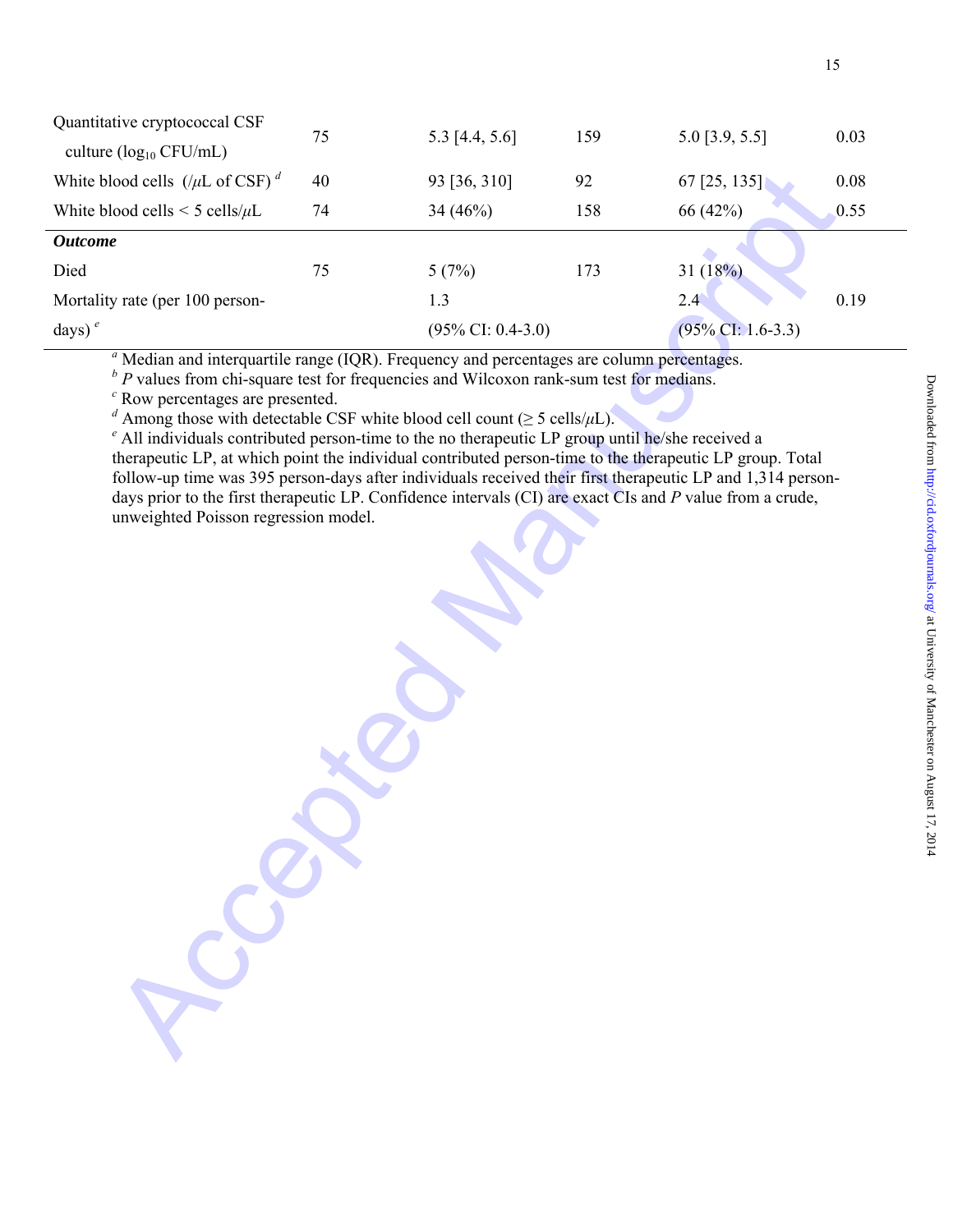Table 2: Baseline characteristics by vital status among HIV-infected individuals with cryptococcal

|                                                   | <b>Died</b> |                                            | <b>Survived Observation</b> |                                      |                |
|---------------------------------------------------|-------------|--------------------------------------------|-----------------------------|--------------------------------------|----------------|
|                                                   | N with data | <b>Median [IQR]</b><br>or N $(\% )$ $^{a}$ | N with data                 | <b>Median [IQR]</b><br>or N $(\%)^a$ | <b>P-value</b> |
| N per group                                       |             | 36(15%)                                    |                             | 212 (85%)                            |                |
| Follow-up time (days)                             |             | 4[2, 6]                                    |                             | 7 [6, 8]                             |                |
| Site $^c$                                         | 36          |                                            | 212                         |                                      | 0.22           |
| Kampala                                           |             | 31 $(17%)$                                 |                             | 150 (82%)                            |                |
| Mbarara                                           |             | 3(8%)                                      |                             | 35 (92%)                             |                |
| Cape Town                                         |             | 2(7%)                                      |                             | 27 (93%)                             |                |
| Age (years)                                       | 36          | 38 [30, 44]                                | 212                         | 35 [29, 40]                          | 0.10           |
| Males, $N$ $(\%)$                                 | 36          | 20(56%)                                    | 212                         | 115(54%)                             | 0.88           |
| Weight (kg)                                       | 15          | 43.2 [40.0, 54.0]                          | 149                         | 54.0 [46.0, 59.7]                    | 0.007          |
| Missing weight                                    | 36          | 21(58%)                                    | 212                         | 63 (30%)                             | 0.001          |
| Karnofsky Score                                   | 36          | 50 [40, 50]                                | 211                         | 50 [40, 60]                          | 0.02           |
| Glasgow Coma Scale <15                            | 36          | 16(44%)                                    | 211                         | 55 $(26%)$                           | 0.03           |
| Heart rate (per minute)                           | 36          | 92 [76, 106]                               | 210                         | 80 [70, 90]                          | 0.003          |
| Respiratory rate (per minute)                     | 35          | $24$ [20, 26]                              | 208                         | 20 [20, 24]                          | 0.03           |
| <b>CSF Parameters</b>                             |             |                                            |                             |                                      |                |
| Opening Pressure (mmH <sub>2</sub> O)             | 27          | 290 [150, 392]                             | 181                         | 265 [180, 370]                       | 0.92           |
| Opening pressure $>250$ mmH <sub>2</sub> O        | 27          | 16(59%)                                    | 181                         | 101(56%)                             | 0.74           |
| Closing pressure $(mmH2O)$                        | 25          | 78 (54, 110)                               | 165                         | 100(70, 130)                         | 0.08           |
| Amount of CSF removed (mL)                        | 34          | 18 (10,23)                                 | 206                         | 15(10, 23)                           | 0.47           |
| Quantitative cryptococcal CSF                     |             |                                            |                             |                                      |                |
| culture $(log_{10} CFU/mL)$                       | 32          | 5.3 [4.6, 5.8]                             | 202                         | 5.1 [4.0, 5.5]                       | 0.04           |
| White blood cells ( $/\mu$ L of CSF) <sup>d</sup> | 15          | 45 [25, 135]                               | 117                         | 79 [30, 180]                         | 0.35           |
| White blood cells $\leq$ 5 cells/ $\mu$ L         | 33          | 18(55%)                                    | 199                         | $82(41\%)$                           | 0.15           |

<sup>b</sup> P values from chi-square test for frequencies and Wilcoxon rank-sum test for medians.<br><sup>c</sup> Row percentages are presented.<br><sup>d</sup> Among those with detectable CSF white blood cell count ( $\geq$  5 cells/ $\mu$ L).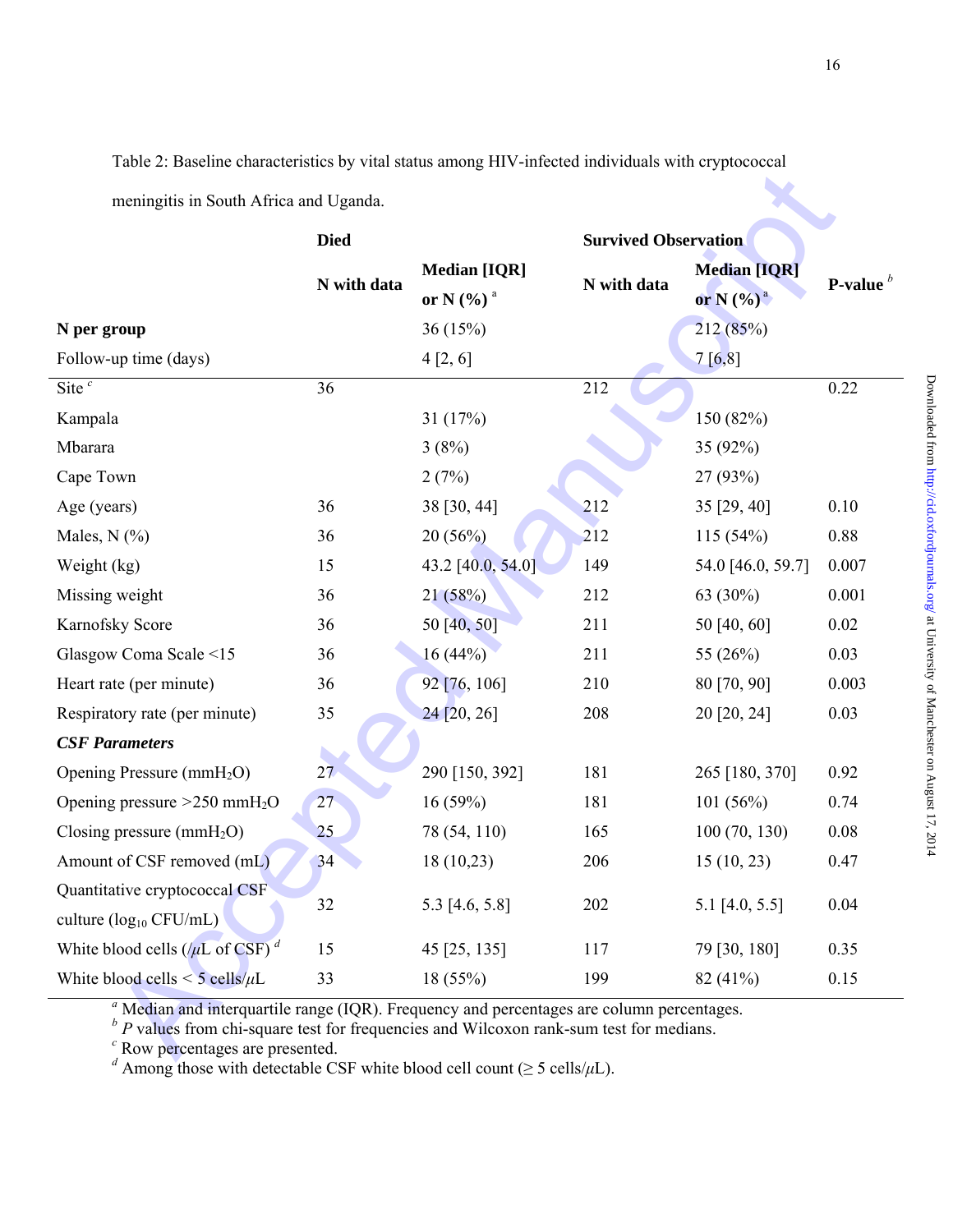Table 3: Estimated relative risk of acute mortality after receiving a therapeutic lumbar puncture in HIVinfected individuals with cryptococcal meningitis in South Africa and Uganda.

| infected individuals with cryptococcal meningitis in South Africa and Uganda.                                          |                      |              |                                       |
|------------------------------------------------------------------------------------------------------------------------|----------------------|--------------|---------------------------------------|
|                                                                                                                        | <b>Relative Risk</b> | 95% CI       | <b>Mean</b> sw <sub>i</sub> (sd) $^a$ |
| Crude, unweighted model                                                                                                | 0.53                 | (0.20, 1.37) |                                       |
| Marginal Structural Model Pooled Poisson Regression $^b$                                                               |                      |              |                                       |
| Adjusted model 1                                                                                                       | 0.50                 | (0.19, 1.32) | 1.01(0.22)                            |
| Adjusted model 2                                                                                                       | 0.39                 | (0.14, 1.07) | 1.01(0.29)                            |
| Adjusted model 3                                                                                                       | 0.31                 | (0.12, 0.82) | 1.02(0.52)                            |
| Confidence interval (CI); Glasgow Coma Score (GCS); stabilized weight (sw <sub>i</sub> ); standard deviation (sd).     |                      |              |                                       |
| $a$ Stabilized weights (sw <sub>i</sub> ) are the product of the stabilized exposure and stabilized censoring weights. |                      |              |                                       |
| $b$ Adjusted model 1 is adjusted for heart rate.                                                                       |                      |              |                                       |
| Adjusted model 2 is adjusted model 1 additionally adjusted for CSF fungal burden.                                      |                      |              |                                       |
| Adjusted model 3 is adjusted model 2 additionally adjusted with an indicator for GCS <15.                              |                      |              |                                       |
|                                                                                                                        |                      |              |                                       |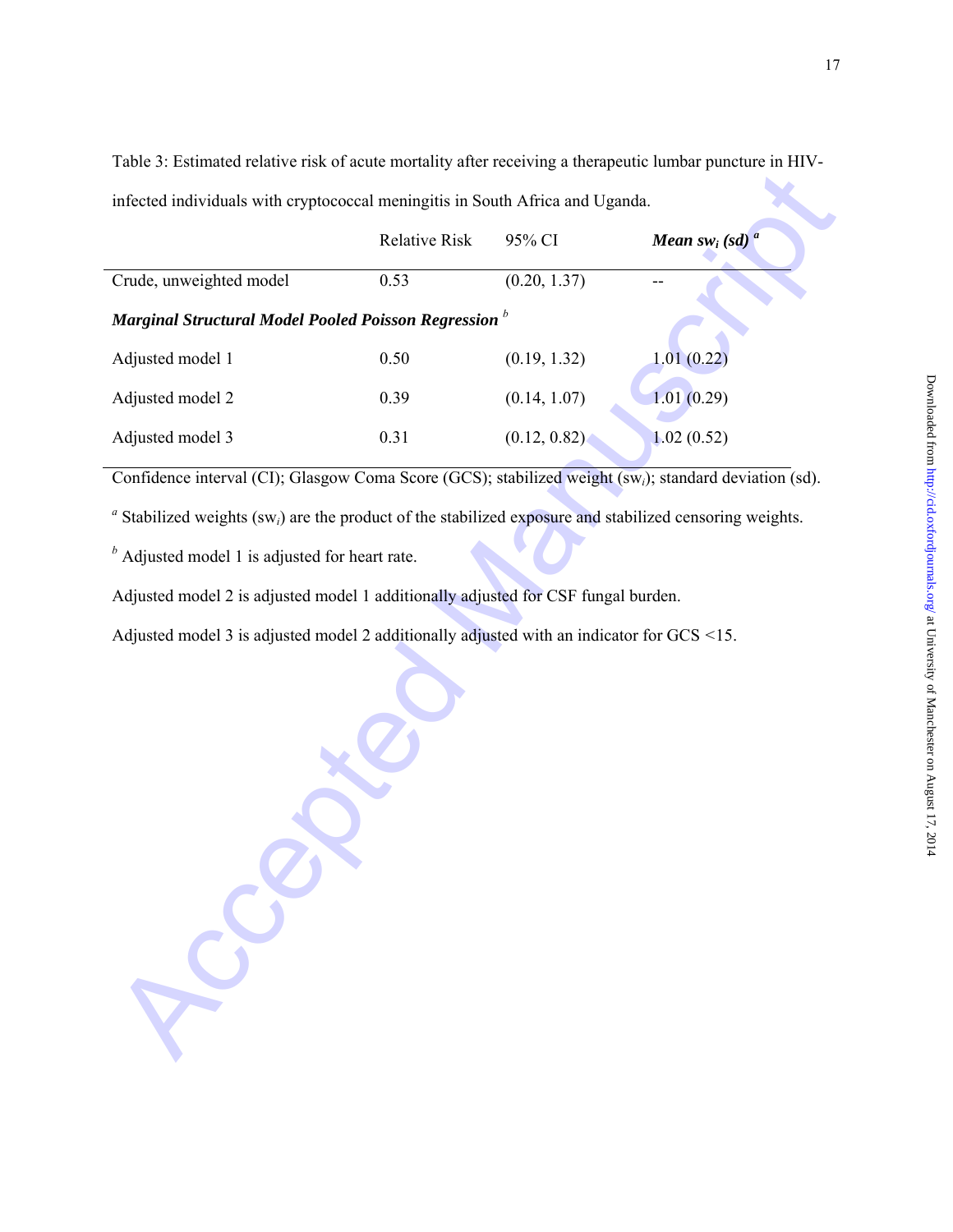Table 4: Association of therapeutic lumbar puncture and acute mortality in HIV-infected individuals with cryptococcal meningitis by baseline CSF opening pressure.

| cryptococcal meningitis by baseline CSF opening pressure.                                                                                                                                                                       |                                                                |                   |                |  |  |  |  |
|---------------------------------------------------------------------------------------------------------------------------------------------------------------------------------------------------------------------------------|----------------------------------------------------------------|-------------------|----------------|--|--|--|--|
|                                                                                                                                                                                                                                 | At least one therapeutic LP                                    | No therapeutic LP | <b>Overall</b> |  |  |  |  |
|                                                                                                                                                                                                                                 | <b>Baseline CSF opening pressure &lt; 250 mmH<sub>2</sub>O</b> |                   |                |  |  |  |  |
| Number of individuals (% of overall)                                                                                                                                                                                            | 21(23%)                                                        | 70 (77%)          | 91             |  |  |  |  |
| Deaths, $N$ $(\%$ )                                                                                                                                                                                                             | $0(0\%)$                                                       | 11(16%)           | 11(12%)        |  |  |  |  |
| Person-days of observation                                                                                                                                                                                                      | 98                                                             | 554               | 652            |  |  |  |  |
| Mortality rate (per 100 person-days)                                                                                                                                                                                            | $\overline{0}$                                                 | 1.99              | 1.69           |  |  |  |  |
| Unadjusted relative risk (95% CI)                                                                                                                                                                                               | 0.00 $[0.00, 2.25]^a$                                          |                   |                |  |  |  |  |
| <i>Baseline CSF opening pressure</i> $\geq$ 250 mmH <sub>2</sub> O                                                                                                                                                              |                                                                |                   |                |  |  |  |  |
| Number of individuals (% of overall)                                                                                                                                                                                            | 48 (41%)                                                       | 69 (59%)          | 117            |  |  |  |  |
| Deaths, $N$ $(\frac{9}{6})$                                                                                                                                                                                                     | 4(8%)                                                          | 12(17%)           | 16(14%)        |  |  |  |  |
| Person-days of observation                                                                                                                                                                                                      | 260                                                            | 505               | 765            |  |  |  |  |
| Mortality rate (per 100 person-days)                                                                                                                                                                                            | 1.54                                                           | 2.38              | 2.09           |  |  |  |  |
| Unadjusted relative risk (95% CI)                                                                                                                                                                                               | $0.65$ [0,15, 2.14]                                            |                   |                |  |  |  |  |
| <b>Baseline CSF opening pressure not available</b>                                                                                                                                                                              |                                                                |                   |                |  |  |  |  |
| Number of individuals (% of overall)                                                                                                                                                                                            | 6(15%)                                                         | 34 (85%)          | 40             |  |  |  |  |
| Deaths, $N$ $(\%$                                                                                                                                                                                                               | 1(17%)                                                         | 8(24%)            | 9(23%)         |  |  |  |  |
| Person-days of observation                                                                                                                                                                                                      | 28                                                             | 253               | 281            |  |  |  |  |
| Mortality rate (per 100 person-days)                                                                                                                                                                                            | 3.57                                                           | 3.16              | 3.20           |  |  |  |  |
| Unadjusted relative risk (95% CI)                                                                                                                                                                                               | $1.13$ [0.03, 8.42]                                            |                   |                |  |  |  |  |
| Lumbar puncture (LP); confidence interval (CI).<br>$a$ A value of 0.5 was added to both the numerator and denominator for the group with at least one<br>therapeutic LP in order to estimate the rate and confidence intervals. |                                                                |                   |                |  |  |  |  |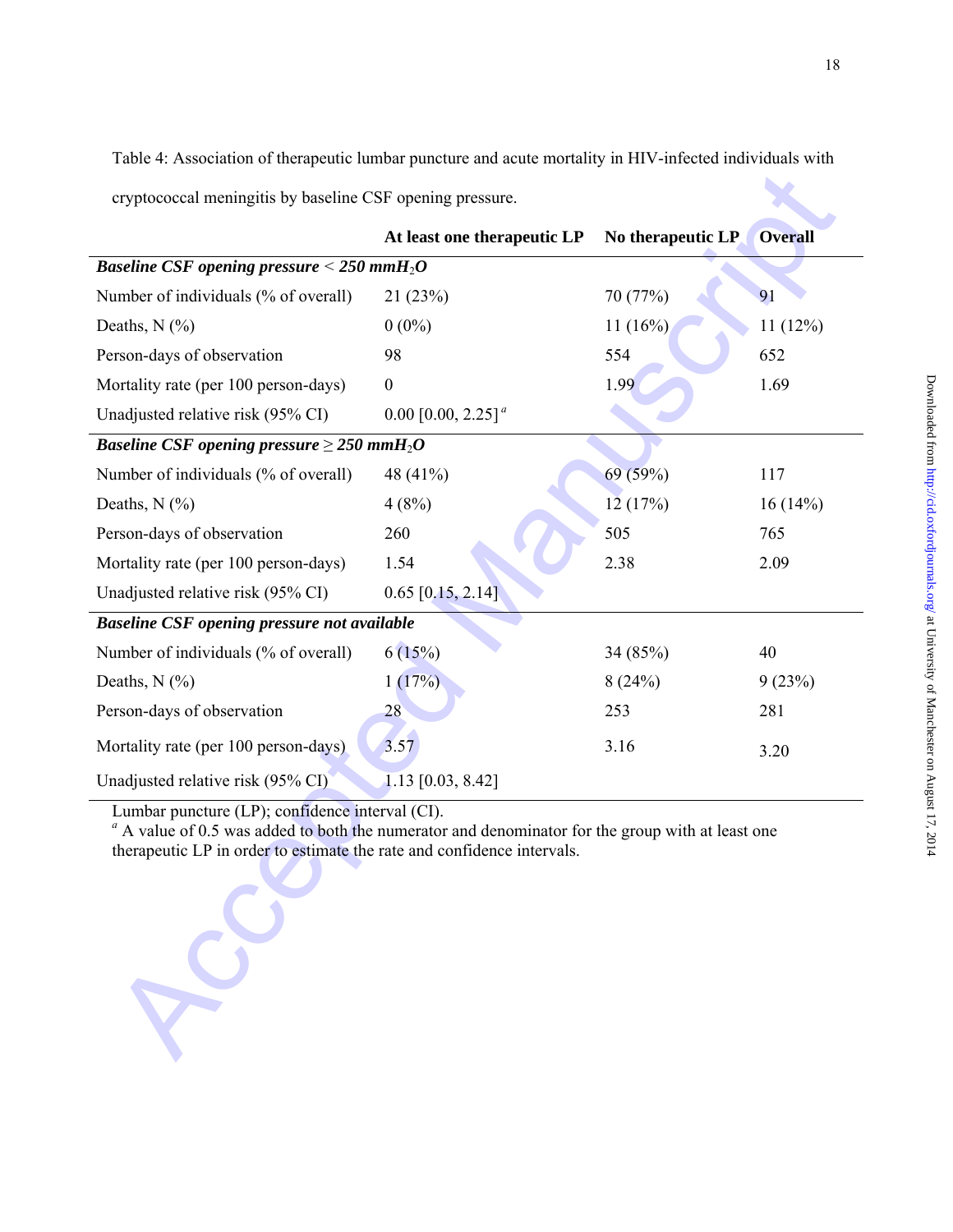# **Figure Legends:**

Figure 1: Selection of cohort participants among HIV-infected individuals in South Africa and Uganda screened for cryptococcal meningitis.

Figure 2: Time of the first therapeutic lumbar puncture (LP) in days from diagnosis of cryptococcal meningitis, among 75 HIV-infected individuals in South Africa and Uganda who received at least one LP after an initial diagnostic LP. The median time after diagnosis until the first therapeutic LP was 3 days.

Figure 1: Selection of cobort participants among HIV-infected individuals in South Africa and Leganda<br>screened for cryptococcal meningitis.<br>Figure 2: Time of the first therapeutie lambar paracture (1.P) in days from diagno Figure 3: The distribution of time to death among those with and without at least one therapeutic lumbar puncture (LP) among HIV-infected individuals with cryptococcal meningitis in South Africa and Uganda. A total of 36 deaths occurred within 11 days after diagnosis with cryptococcal meningitis. The overall median time to death was 4 days after diagnosis.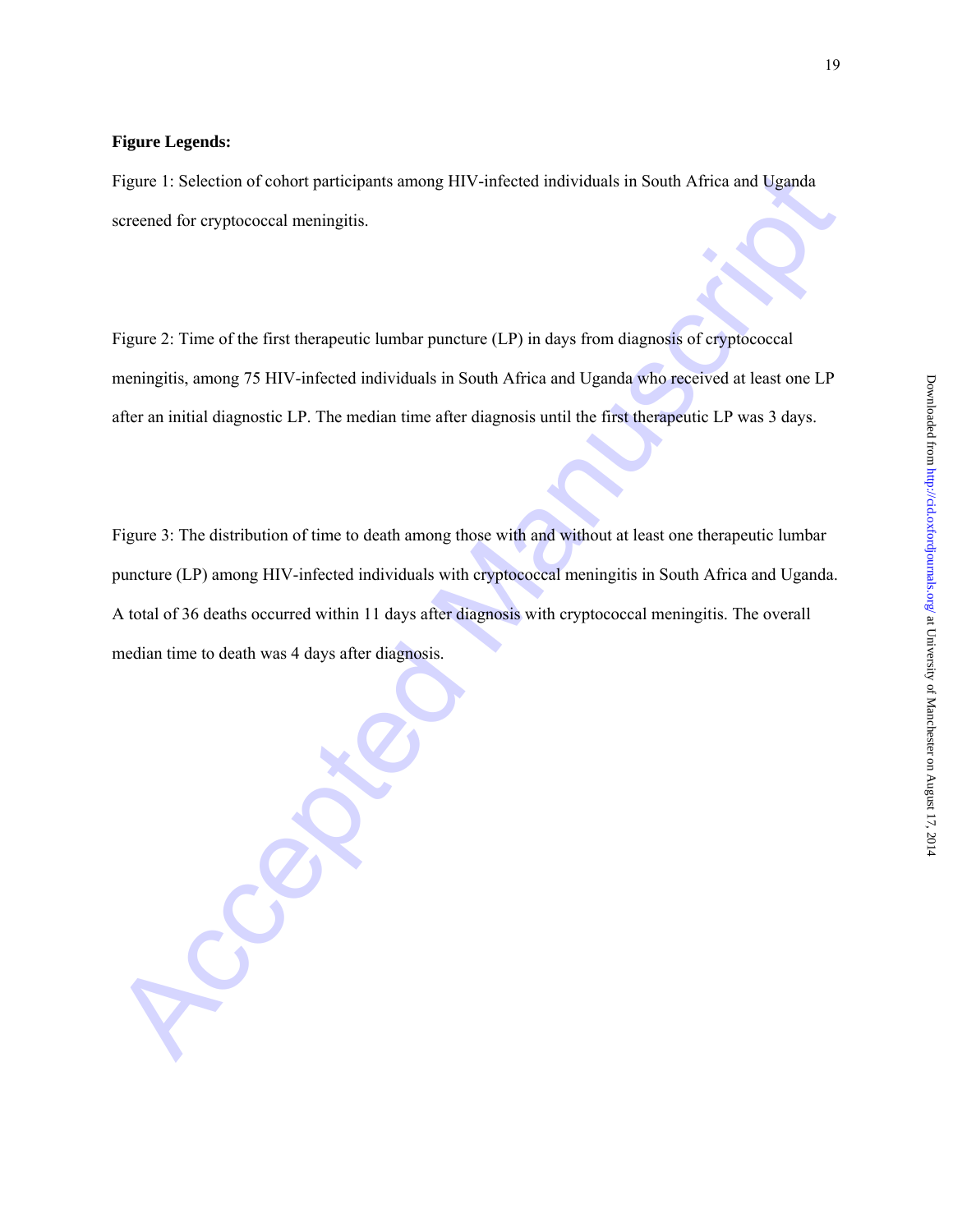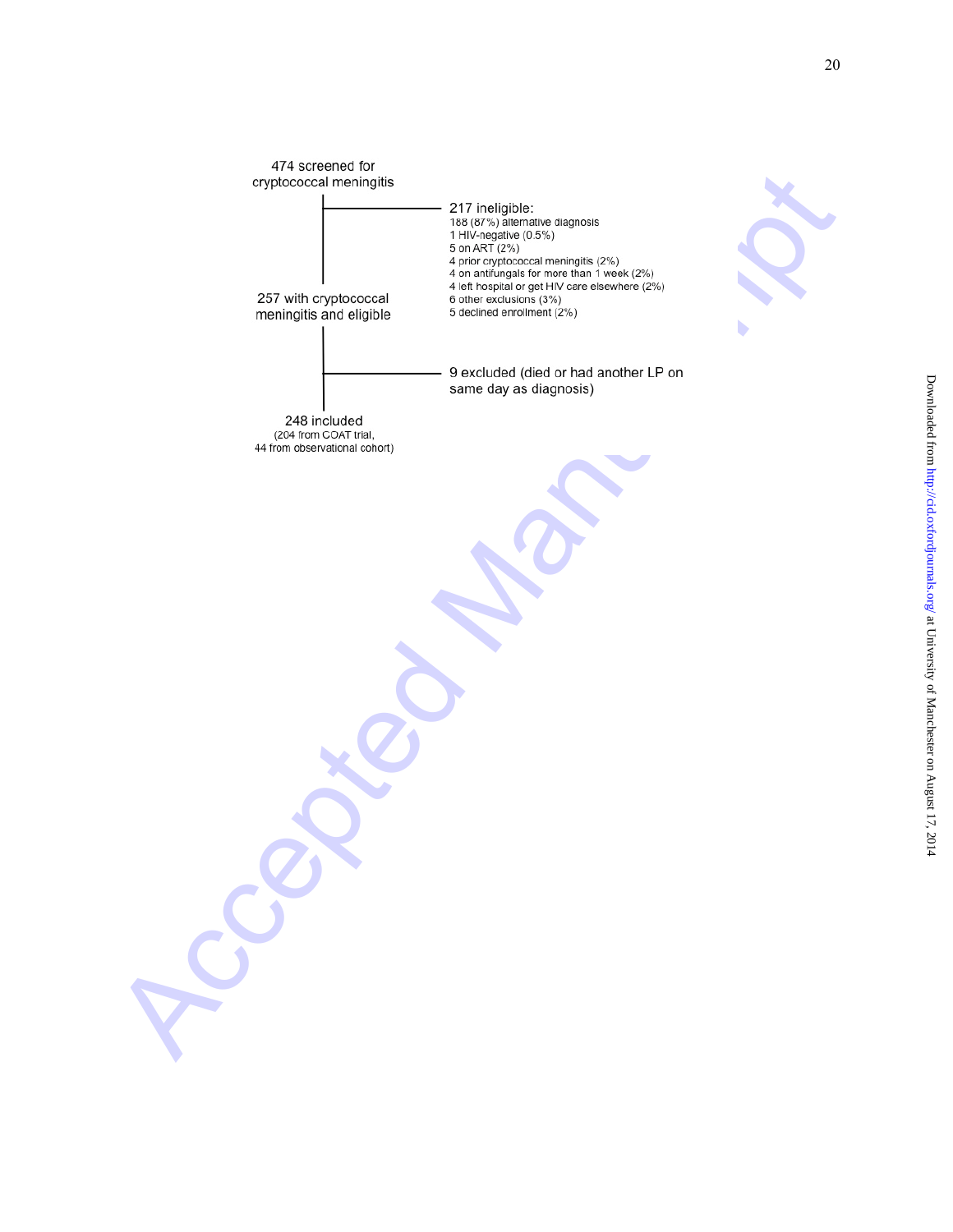